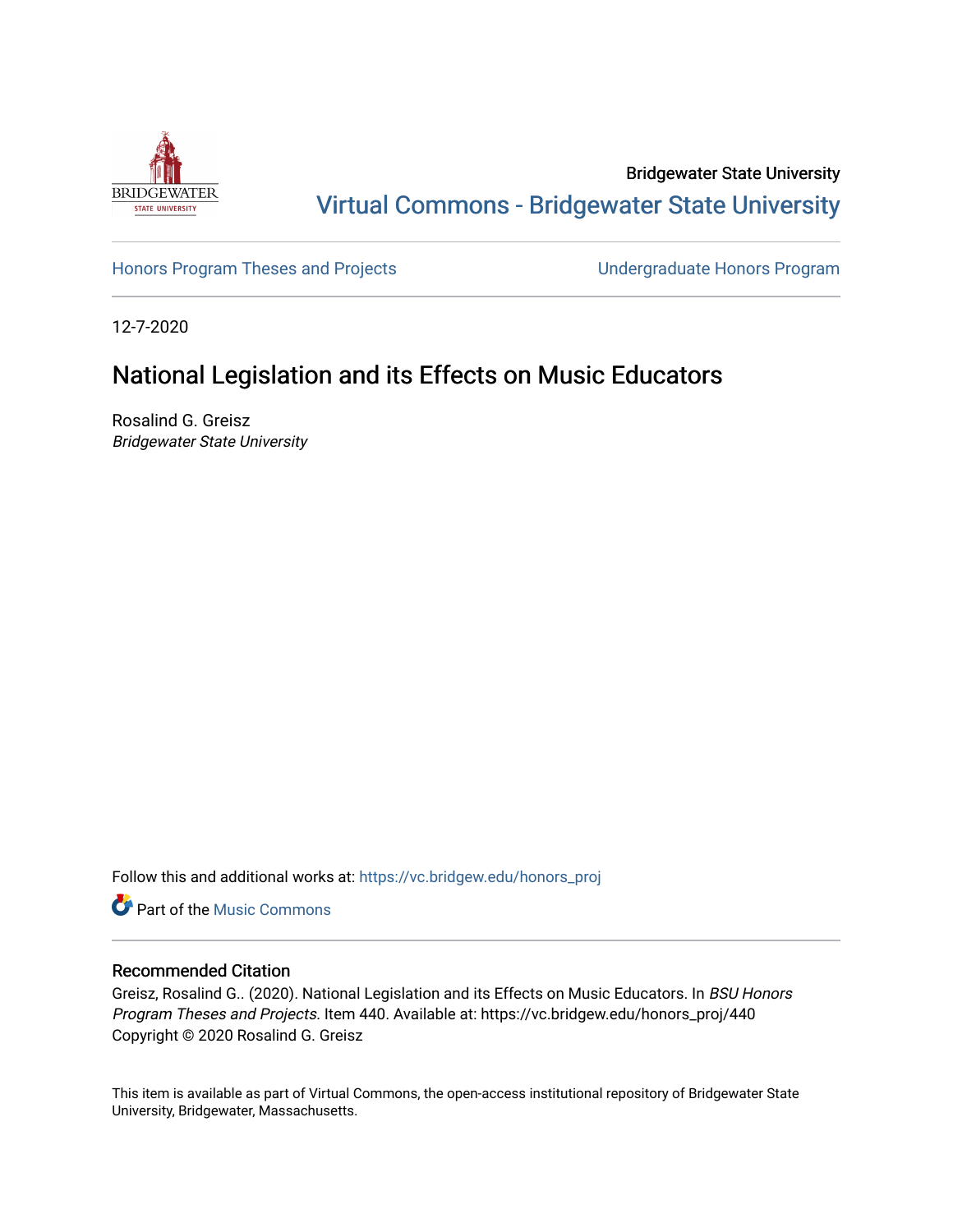National Legislation and its Effects on Music Educators

Rosalind G. Greisz

Submitted in Partial Completion of the Requirements for Departmental Honors in Music

Bridgewater State University

December 7, 2020

Dr. Sarah McQuarrie, Thesis Advisor

Dr. Donald Running, Committee Member

Dr. Steven Young, Committee Member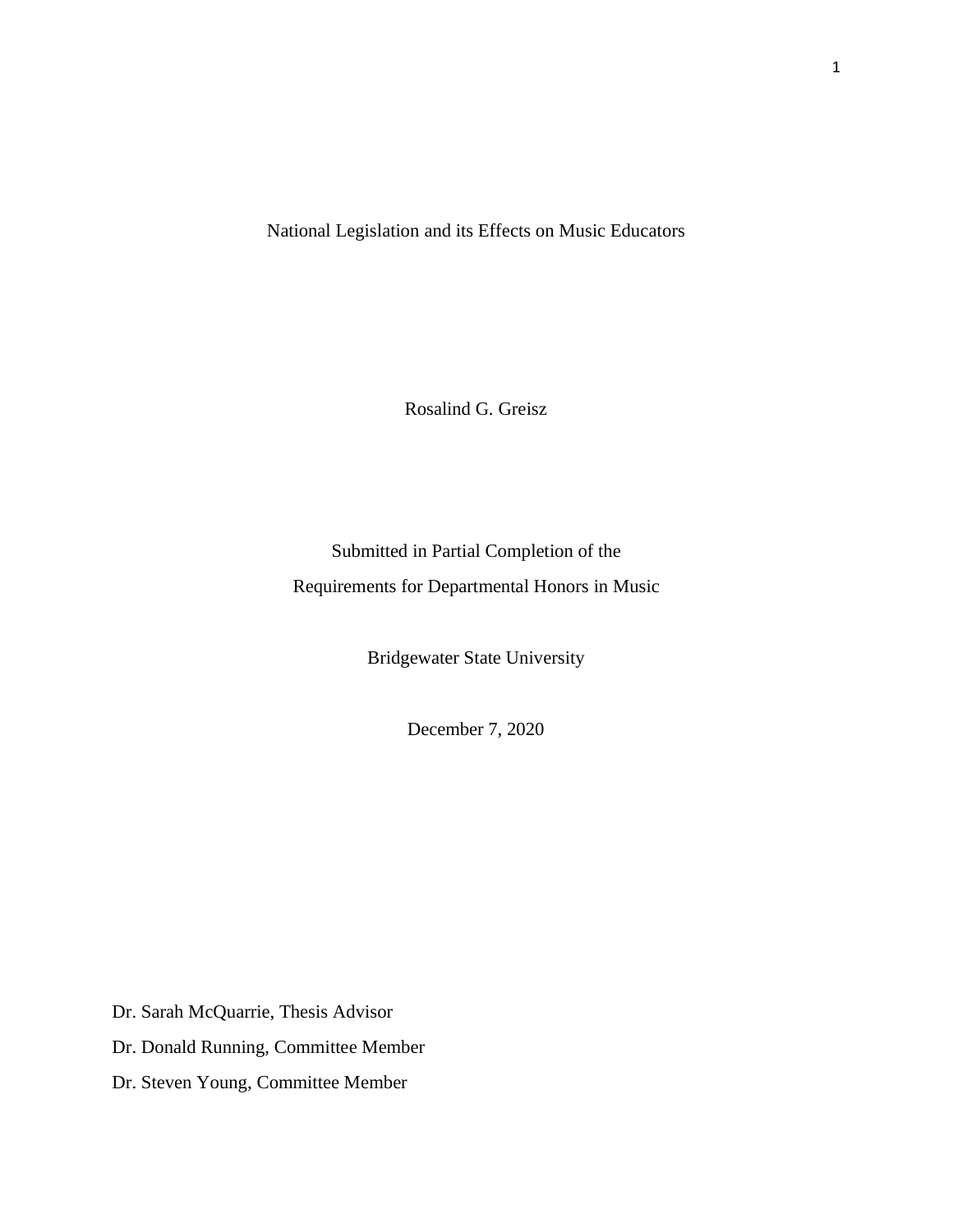#### **Abstract**

The role music education has played in the American classroom has drastically changed over the last fifty years. This thesis will seek to understand the problems and impacts of federal legislation and funding as it pertains to the field of music education. The primary pieces of public law that have had an impact on music education are the Elementary and Secondary Education Act of 1965, No Child Left Behind Act of 2001, and Every Student Succeeds Act of 2015. These significant pieces of education literature should not be thought of as separate entities, but rather as reauthorizations of one another. Other, smaller (yet no less significant) federal mandates will also be examined, such as the National Endowment for the Arts, Goals 2000, and the Individuals with Disabilities Act. These federal public laws will be evaluated based upon 1) their historical contexts, 2) their legislative language, 3) budget implementations, and 4) their impact on music educators using first-hand accounts from teachers of varying socioeconomic backgrounds and states. These accounts will be taken from the author's own research using open-ended and closed questions. In doing so, this thesis will seek out to understand the issues associated with these pieces of legislation and offer potential solutions to ensure that students are receiving a well-balanced education that includes the arts.

*Keywords:* federal legislation, public law, Elementary and Secondary Education Act of 1965, Goals 2000, No Child Left Behind Act of 2001, Every Student Succeeds Act of 2015, National Endowment for the Arts, Goals 2000, Individuals with Disabilities Act, impact on the educator, music education funding, challenges to music education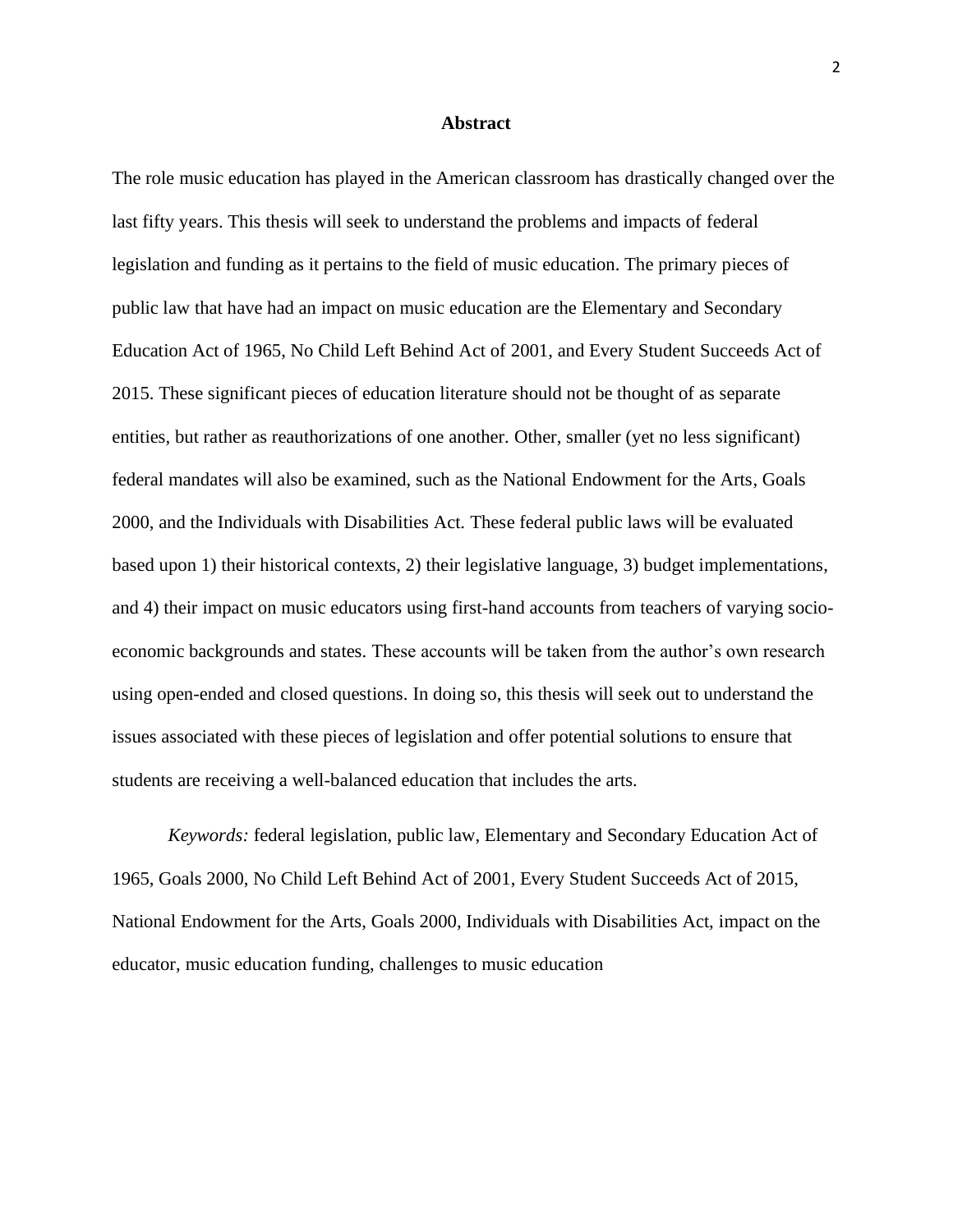#### **National Legislation and Its Effects on Music Educators**

Music has long been a part of the United States' education system. From the days of singing schools to Lowell Mason's incorporation of music in public schools to the adaptation and creation of the 2014 National Core Arts Standards, music has remained an integral part of our entertainment, our culture, and our education system. Over the past few decades, however, the increased emphasis on classes that prepare students for "the workforce" has forced federal and state legislators to reexamine the role music education plays in developing a well-rounded student (Mark & Gary, 2007). These classes that are deemed appropriate fall into categories such as science, math, English, and technology. This raises several ethical issues regarding whether schools are only obligated prepare their students for the workforce or if there should be a deeper, philosophical meaning to education. In doing so, this philosophy of education threatens traditionally non-workforce related subjects such as music, dance, art, and photography, to name a few, and their places in the education system. While these subjects are not associated with white-collar or scientific endeavors, that by no means diminishes their value to society.

Music has undergone a tumultuous relationship with federal, state, and local governments in past decades with music educators continuously needing to justify their place within the curriculum (Mark & Madura, 2010). Some pieces of federal legislation have aimed to keep music's place in education as vague as possible while others have attempted to rectify and restore its place among the other, such as No Child Left Behind of 2002 and Every Student Succeeds Act, respectively (NCLB, 2002; ESSA, 2016). While most literature names music education or some other form of arts education as a necessary component to a students' success, there still appears to be a roadblock in getting this component implemented into schools nationwide. The most common and universal setback listed by teachers is funding (Mark &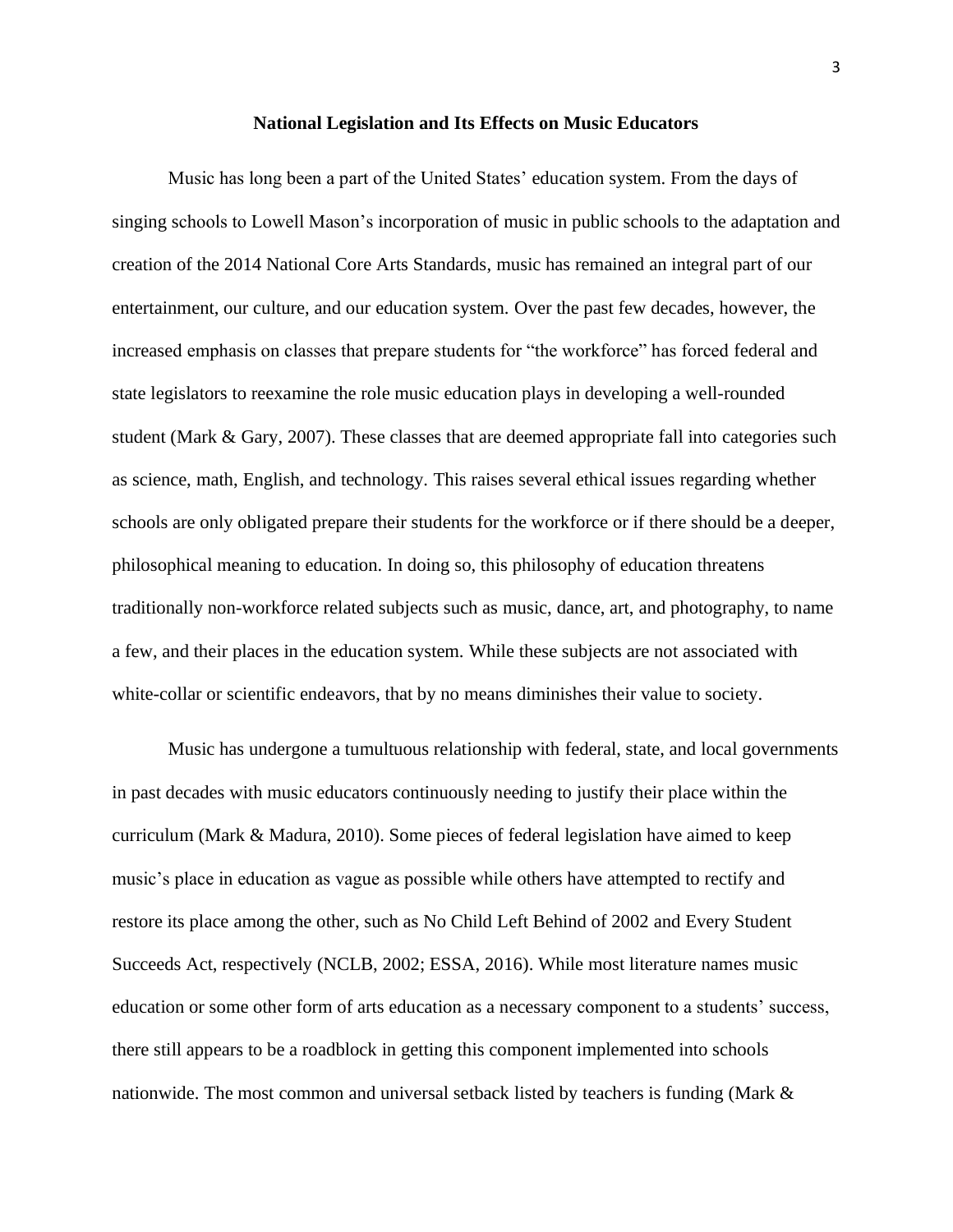Madura, 2010). This funding is controlled primarily the federal government through incentivized grants that are funneled down to the states. All funding is controlled by pieces of legislation and other federal committees.

Legislation, as expected, changes as the times and administrations do. It is a political cycle that perpetuates itself. It is to be expected that, as the needs of the people change, the legislative bills that govern them will change as well. Education is no exception. As more research has been done (particularly in the past few decades), the American education system has gone through some drastic changes to fulfill the needs of its students, teachers, parents, and administrators. This thesis examines three main pieces of legislation to influence music education in America: Elementary and Secondary Education Act of 1965, No Child Left Behind of 2001, and Every Student Succeeds Act of 2015. It is important to note that these three pieces of legislation are not to be taken out of context of one another; instead, each is a reauthorization and builds upon the foundations set forth by the previous iteration. Understanding the successes and failings of these three key legislations gives insight into 1) how our music educators are being treated in the field, 2) what steps can be taken in future reauthorizations to ensure any shortcomings are addressed, and 3) the quality of music and arts education our students are receiving. This thesis also examines a few other supplemental movements, federal organizations, and pieces of legislation that have had an impact on music education, as they are vital to understanding the full picture of how music education is affected by the federal government.

Equally as important to briefly note is the impact of outside factors on these bills. Education does not happen in a federal vacuum with only federal dollars going directly to schools. State and local governments are largely responsible for the funding that schools receive and the curriculums that are developed. The discretion of state and local districts and how they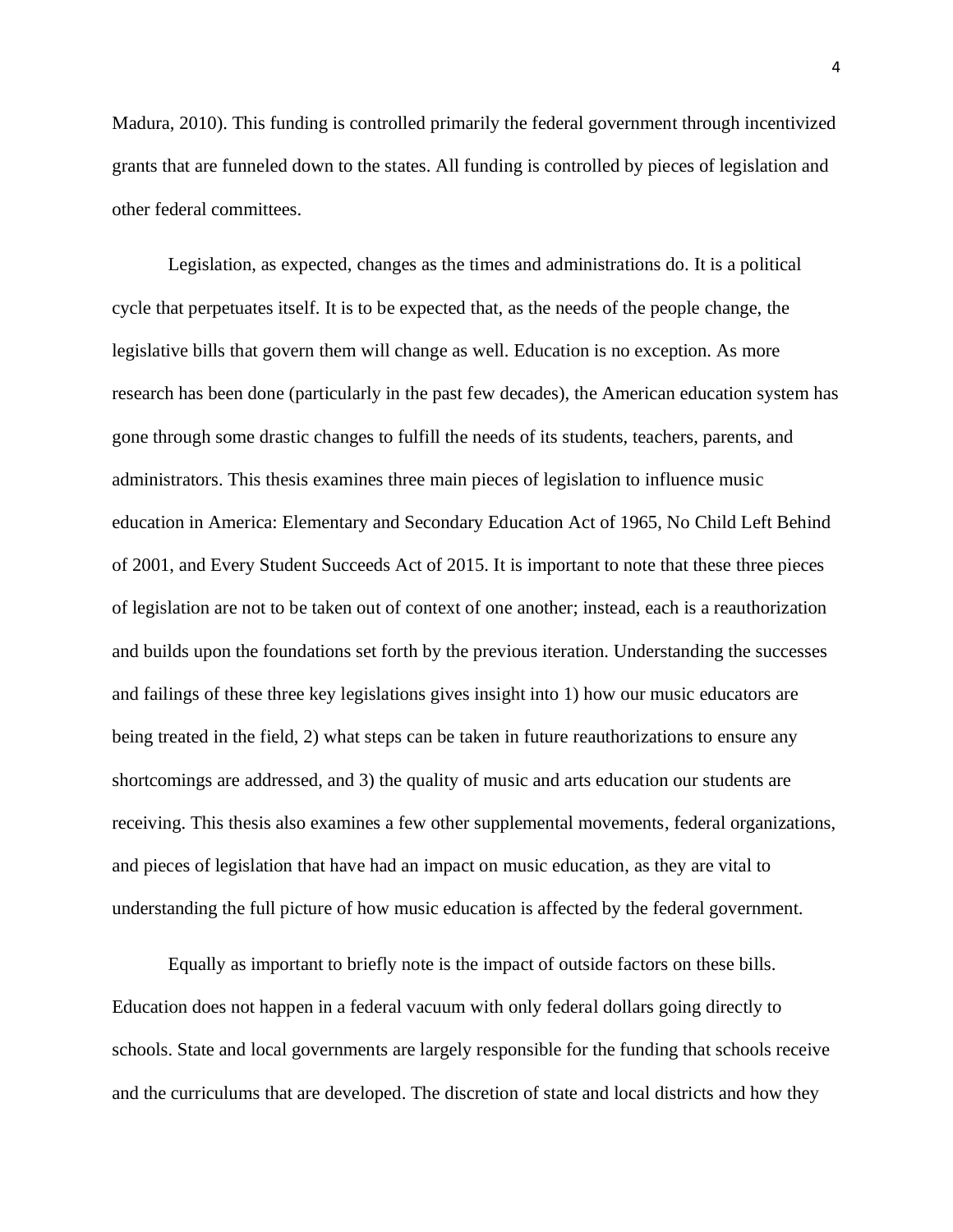provide funds will not be discussed in this paper in depth, but it warrants mentioning as those two levels of government are largely responsible for how funds are allocated to the schools to provide services (i.e. teacher salaries, general program funding, classes offered, etc.). More times than not, it has come down to state and local governments finding the money to keep arts programs alive in public education and not the federal government (Mark & Madura, 2010). This is understandable, especially when considering education is reserved to the states by the Tenth Amendment of the Constitution (U.S. Const. art. X). Proponents and strict followers of the U.S. Constitution and how it should be interpreted argue that the federal government has no part in education and believe the Department of Education should be abolished completely (Kamenetz, 2017). Regardless of political beliefs, the federal government has long had an impact on how education operates in the United States and how music education is implemented into the classroom with no indication of stopping.

#### **A Brief Overview of Music in Early American Education**

Until the 19<sup>th</sup> century, there were very few universally accepted conventions surrounding how music education should be implemented into the education system. Before the implementation of nationally accepted standards, music education varied from school to school, often depending upon the methods, backgrounds, and skills of the schoolteacher. Before school districts began adopting music as a part of their curriculum in the 1830s, many individuals received their musical training from private singing schools or choral societies. Singing schools and choral societies were dedicated to teaching the public how to sing and performing the work of musical masters such as Bach, Handel, and Mozart, respectively (Mark & Gary, 2007).

The emergence of the singing school was largely brought on by the revitalization of religion during the Great Awakening of the early  $18<sup>th</sup>$  century (Mark & Gary, 2007). These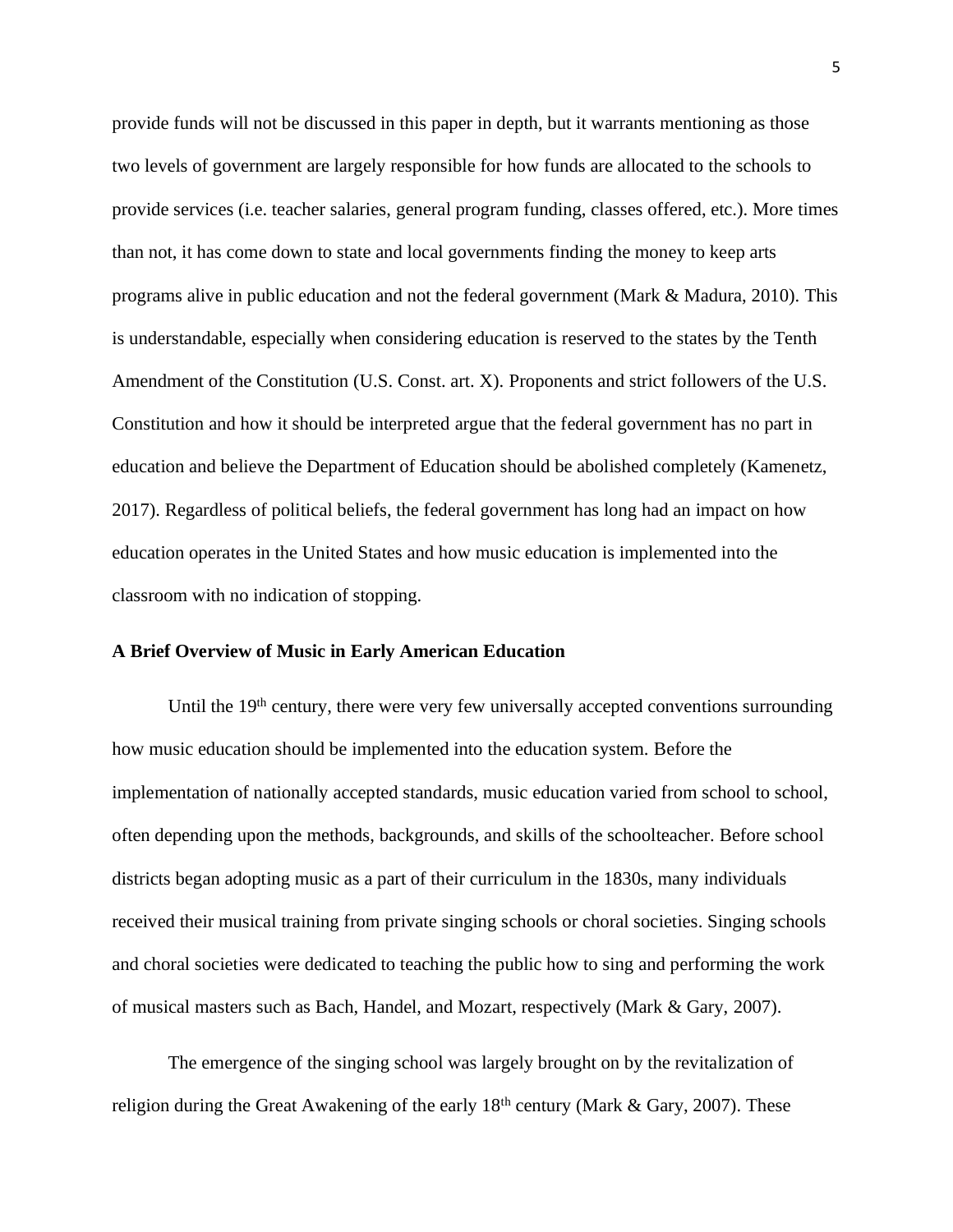schools mimicked early European choir schools and were a means for communities to learn how to sing by note from trained musical professionals (Mark & Gary, 2007). Singing schools were funded through private means, and those who had trouble paying the choir master could sometimes supplement services through trade. They operated in a manner that is not completely foreign to how musicians conduct music classes today: the singing master would advertise their classes, people would sign up and purchase the necessary materials, and the students would learn music notation, literature, and how to improve their voices (Mark & Madura, 2007). The amount of rehearsals in a week would depend on the choir master, but the culmination of all the students' work would lead to a concert at the end of the season (Mark & Madura, 2007). Singing schools would eventually be surpassed in popularity by choral societies, who would be strong proponents in the adaptation of music within public school curriculum. This push for music in public education curriculum along with a shift from conservative New England-style psalms to European-style secular music would lead to the decline in popularity of both singing schools and choral societies (Mark & Gary, 2007). One of many integral figures in the rise of support for publicly funded music education was Lowell Mason.

Lowell Mason (1792-1872) is one of the central figures in ensuring American students have access to music in their public education. Born and raised in Massachusetts, Mason spent much of his childhood engulfed in music between his singing schoolteacher and schoolmaster grandfather and choir singing father (Mark & Gary, 2007). In 1812, Mason traveled to Savannah, Georgia, and opened his own singing school. His musical journey only continued from there as he studied music theory and counterpoint before returning to Boston in the mid-1820's. In 1831, Mason (in collaboration with Elam Ives Jr. [1802-1864], another New England singing school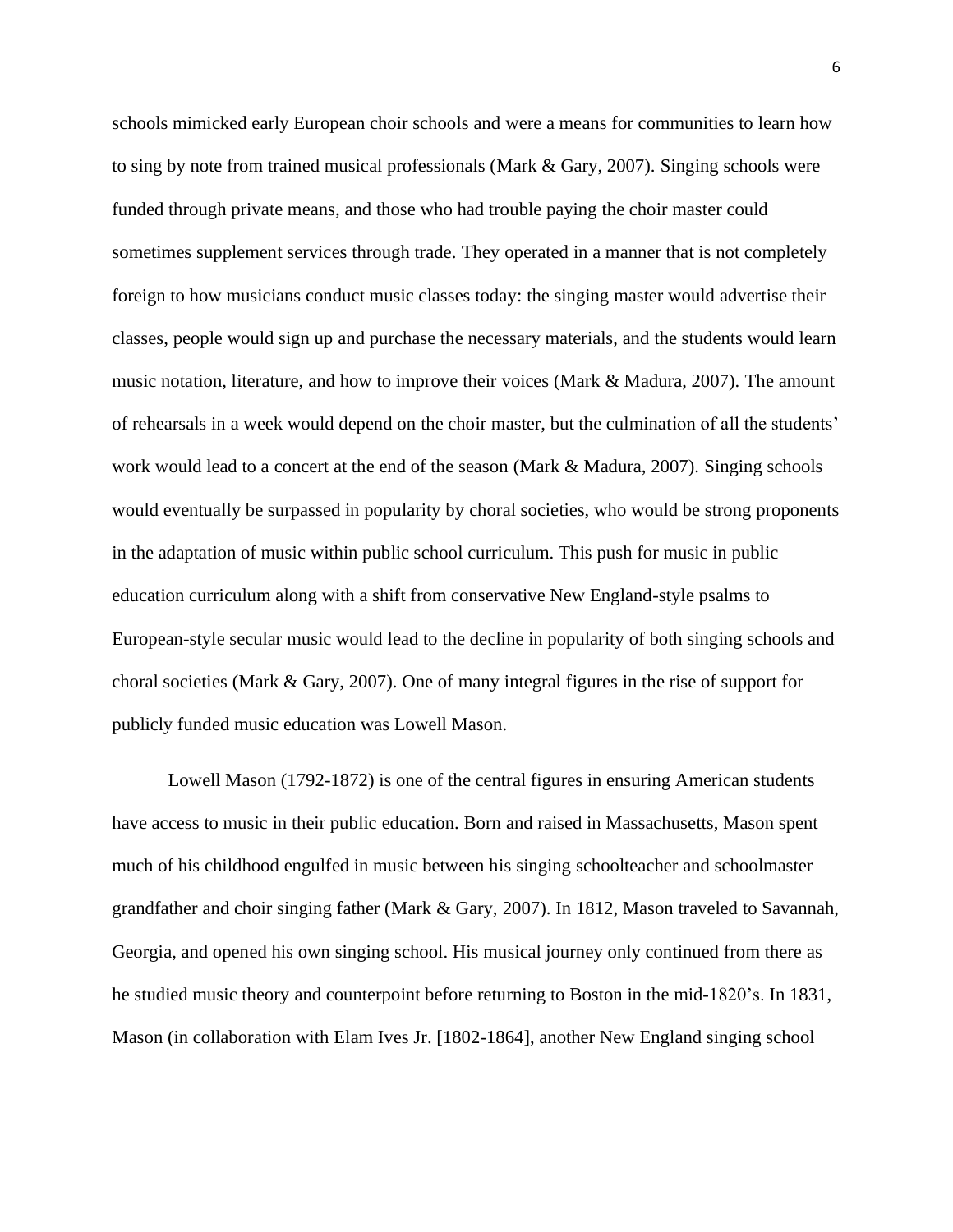teacher), published *The Juvenile Lyre*, a book they claimed to be "the first school song book published in this country" (Mark & Gary, 2007, p. 137).

Much of Mason's distinction came in 1838 when he, in coordinated effort with the Boston citizens the Boston Public Schools and the Boston Academy of Music (where Mason worked), convinced the Boston School Committee to make music a mandatory, funded subject in public schools (Mark & Gary, 2007). While music had been used by schoolteachers in the past, it had never been funded. For the first time in American history, a public school district had elected to fund music as they would studies in Mathematics or English (Mark & Gary, 2007). Although music would not be a nationally standardized subject for many years, other school districts in the country began to include it within their curriculum after its successes in the Boston Public Schools.

In the post-Civil War era, many schools turned to philosopher William James' school of thought known as pragmatism (Mark & Gary, 2007). Once again, music had to prove its worth to the school systems as something beyond an aesthetically pleasing subject. The main concern was that music had become a class that was more focused on "entertainment than an educational experience" (Mark & Gary, 2007, p. 202). The next century of American music education history would see large strides in ensuring students have access to the arts, strides that warrant further investigation. Music education would be encouraged at the high school level. Bands and orchestras would be formed for showmanship. Music teacher organizations would be created and meet annually. After World War I, band competitions would become popularized (Mark & Gary, 2007). The Music Supervisors' National Conference (MSNC) would be formulated in 1907, a conference that allowed for music educators to congregate and collaborate on issues surrounding music education. This organization would eventually become the Music Educators National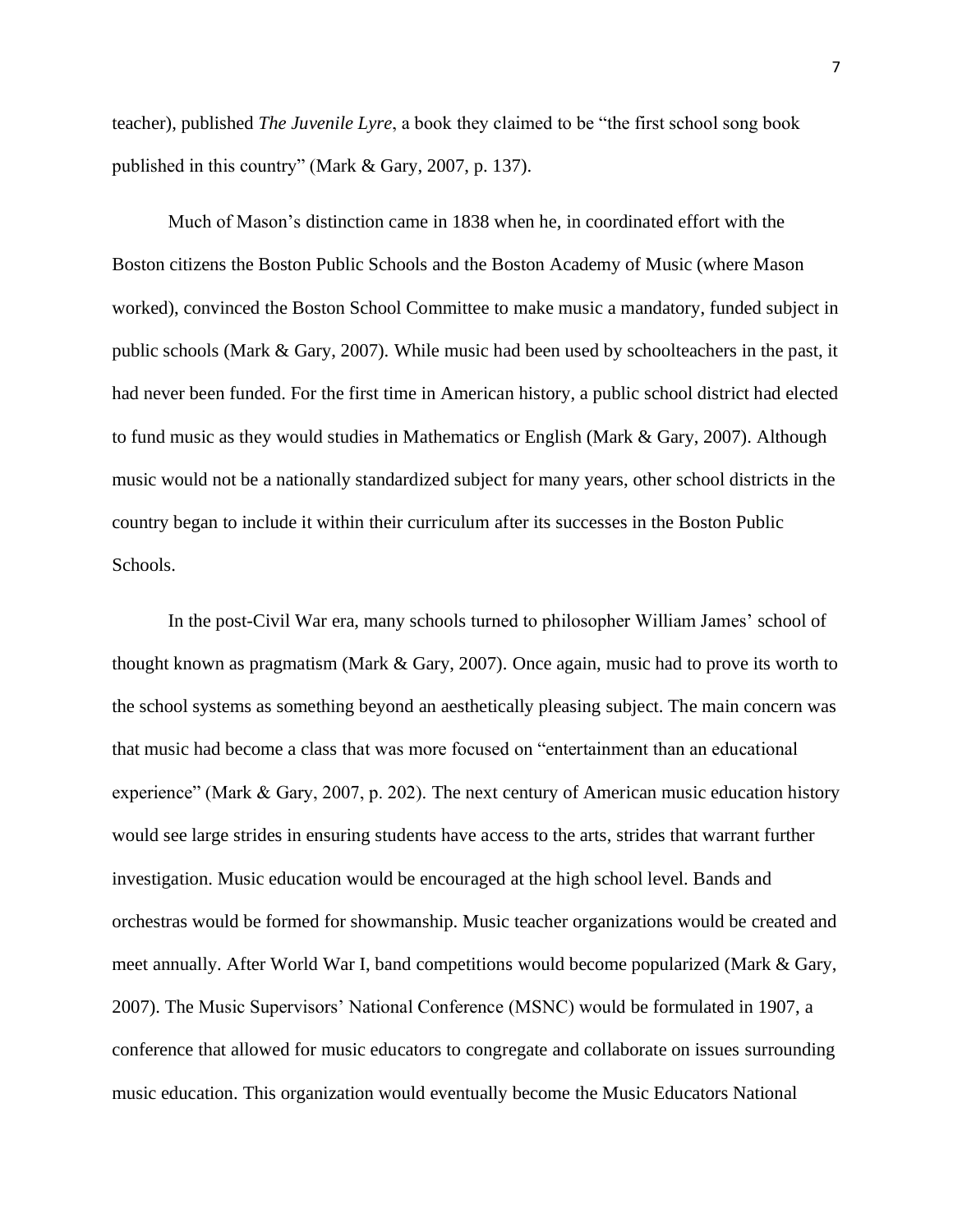Conference (MENC) and is additionally known in the modern era as the National Association for Music Educators (NAfME). These are just some of the accomplishments that music programs across the country were able to achieve. They demonstrate how music evolved from a pastime to a phenomenon embedded into American culture and school curriculum. Up until the middle of the twentieth century, public music education was not federally funded or recognized. There were national chapters of music organizations that recognized the validity and importance of music for students, but the federal government did not recognize music (or the arts) as part of the curricula until the passage of the Elementary and Secondary Education Act of 1965 (Mark & Gary, 2007; ESEA, 1965). This piece of legislation set the foundation for music as a federally recognized subject in public education suitable for federal funding.

#### **Elementary and Secondary Education Act of 1965**

By passing this bill, we bridge the gap between helplessness and hope for more than five million educationally deprived children. We put into the hands of our youth more than 30 million new books, and into many of our schools their first libraries. We reduce the terrible lag in bringing new teaching techniques into the nation's classrooms. We strengthen state and local agencies which bear the burden and the challenge of better education, and we remind the revolution – the revolution of the spirit against the tyranny of ignorance. As the son of a tenant farmer, I know that education is the only valid... passport from poverty... As a former teacher – and I hope a future one – I have great expectations of what this law will mean for all our young people. As president of the United States, I believe deeply no law [I have] signed, or will ever sign, means more to the future of America. (Johnson, as cited by Chenoweth).

revolutionary for American public education and was the first major piece of legislation to define the federal government's role in education. It was one of the many pieces of legislation brought about by the Johnson administration during the 1960s that was aimed at social welfare. Title I of the bill offered up more than \$1.3 billion of federal money to be administered to public education classrooms with the purpose of fulfilling many differing needs of the schools (Mark & Gary,

The Elementary and Secondary Education Act of 1965 (ESEA, P.L. 89-10) was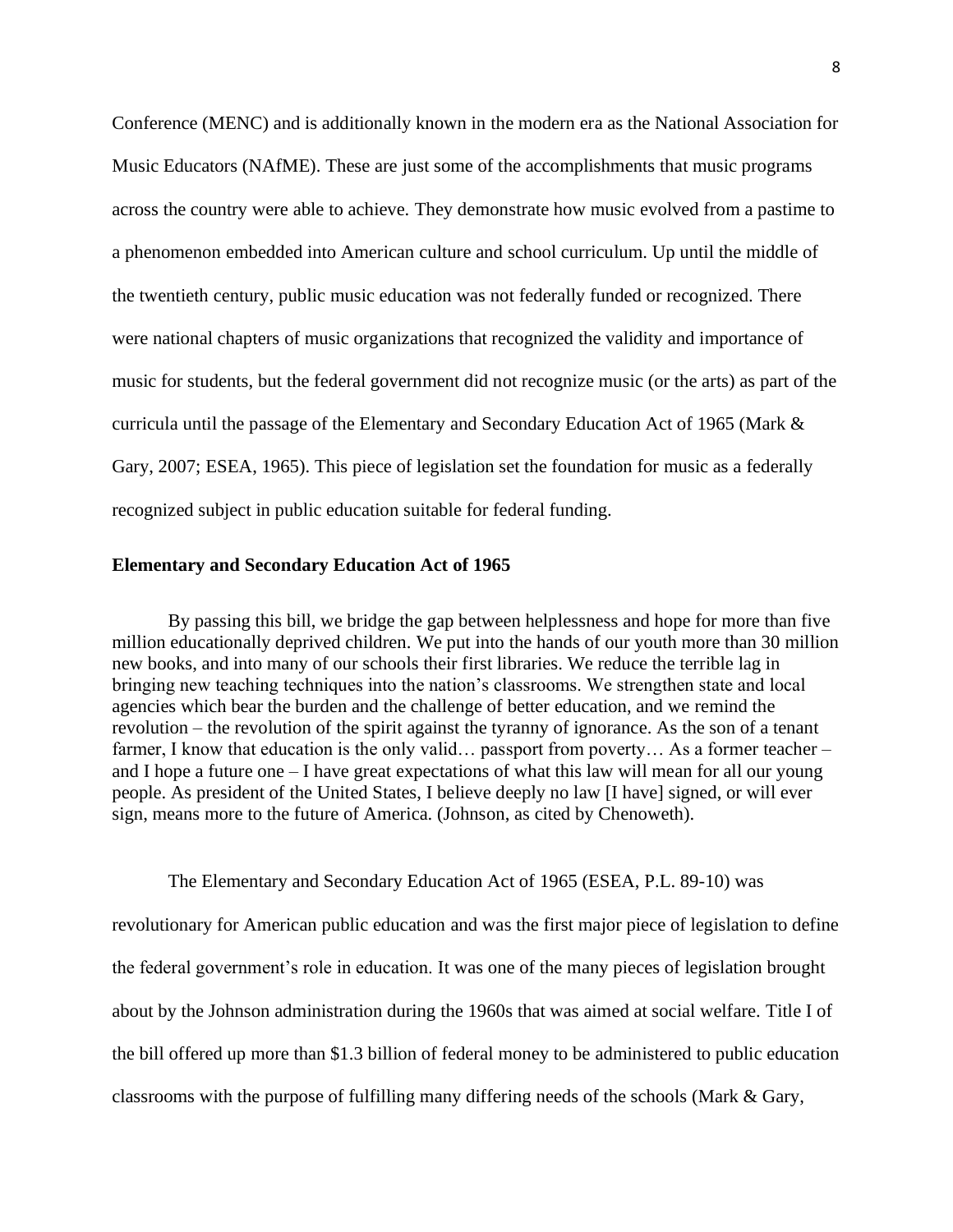2007). ESEA offered up funds to increase and equalize accessibility to education for students who would not previously have access, particularly those of low-income families. Former President Lyndon B. Johnson wanted to ensure that the American government "bridge the gap between helplessness and hope for more than five million educationally deprived children" (Chenoweth, Paragraph 5). As one of the first types of laws of its kind, ESEA emphasized "high standards and accountability," a notion that is frequently seen in education acts today (Paul, 2016).

In the following decades between ESEA's introduction into public law and its reauthorization in the form of the 2001 bill No Child Left Behind, ESEA would be revisited and have new subsections and amendments introduced each time (Paul, 2016). Between 1965 and 1980 alone, ESEA was revisited four times. This would result in the clarification of language as to the distribution of the Title I funds and the assurance they were being used to fulfill their purpose: help students at a disadvantage (Hunt Institute). After the 1988 reauthorization of ESEA, funds were severely reduced and more emphasis was placed upon the states as a means to fund public education and not the federal government (Hunt Institute). More changes would follow in the decades leading up to No Child Left Behind, and those will be explained further in a later section of this thesis.

#### *Historical Context*

**Sputnik, the Space Race, and the Cold War.** After World War II, the United States was the economic and militaristic superpower of the world. The biggest threat to the American democracy was the events happening elsewhere in the world triggered by American intervention: the rise of the Soviet Union, civil unrest in Korea, the Cold War, and anti-communist propaganda (Mark & Madura, 2014). The October 5, 1957, launching of Sputnik I marked a turning point for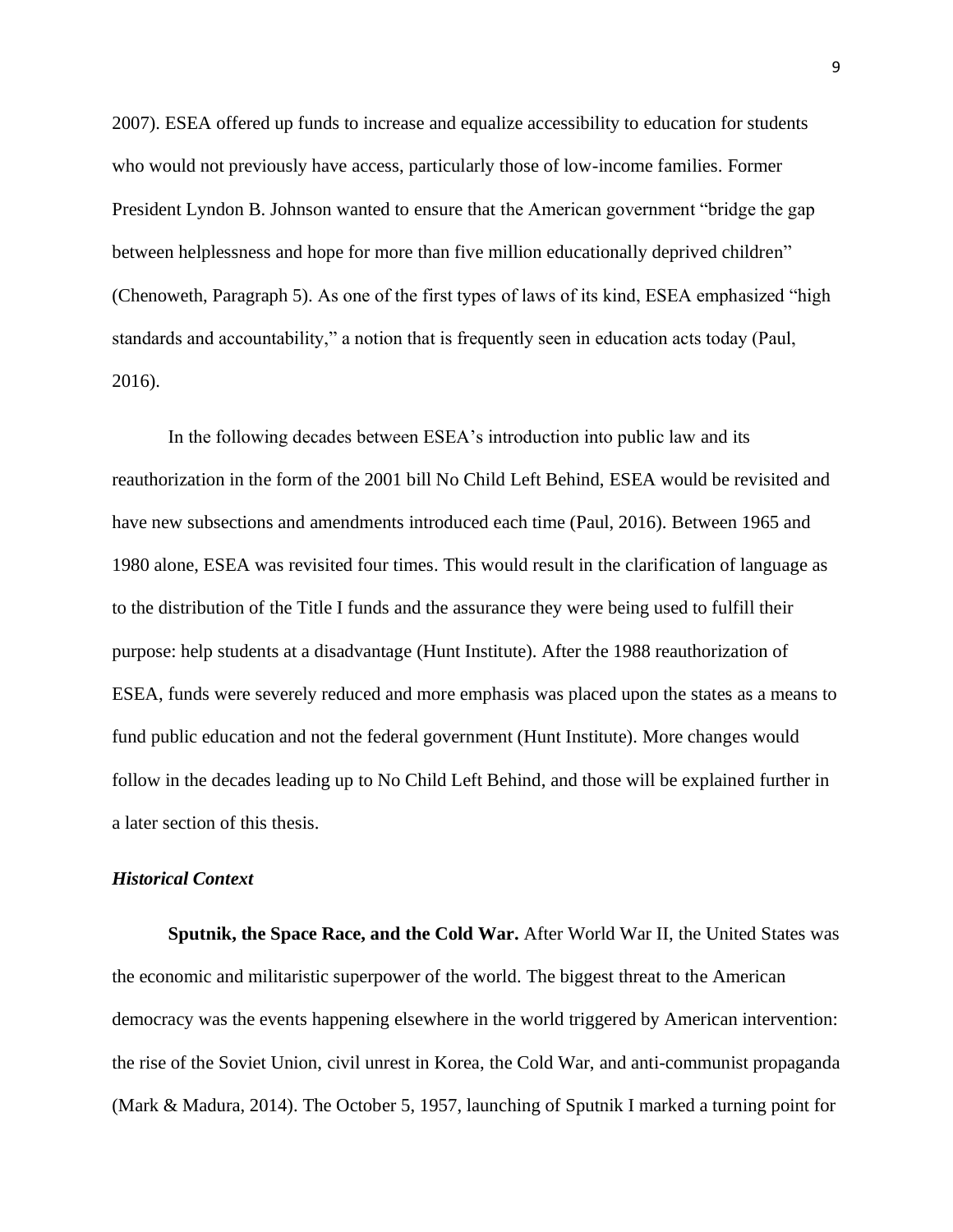American education. Mass paranoia overcame American citizens as, for the first time, it was revealed that the United States was not as far ahead of its rivals as it had once thought (Mark & Gary, 2007). This shifted the American public's focus from a generally well-rounded education to heavy emphasis on subjects that could be seen to prepare students for a career in mathematical and scientific careers. In the following years, the United States deemed it crucial for new education policies to be adopted that would further the country's ability "to defend itself through technology, military might, and economic prowess" (Mark & Madura, 2014, p. 12). Thus, the ever-driving focus of American public schools on more "practical" subjects began. This change in attitude towards education is the most probable cause for the United States' attitudes towards education today. Before the Cold War, music and arts had enjoyed a relatively safe position in public schools, and no national legislation was required to maintain its funding or legitimacy as it is in the modern day. It would be safe to assume the events of Sputnik I and the Cold War triggered a domino effect of education policies that we see in the modern day.

**The Civil Rights Movement.** The Civil Rights Movement of the 1960s had little direct impact on legislation developed for music education, though it did change the scope of the curriculum. With *Brown v. Topeka Board of Education* ruling that segregation was unconstitutional, the American music curriculum began to move towards one that showcased diversity (*Brown v. Topeka Board of Education*, 1954). The new emphasis on utilizing a multicultural curriculum in the classroom led to the incorporation of jazz in public music education (and the subsequent formation of the National Association for Jazz Education, or NAJE), with educators citing the need "to further the understanding and appreciation of jazz and popular music, and to promote its artistic performance" (Hall, as cited in Mark and Madura, 2014, p. 137). The NAJE would eventually form into the modern-day Jazz Education Network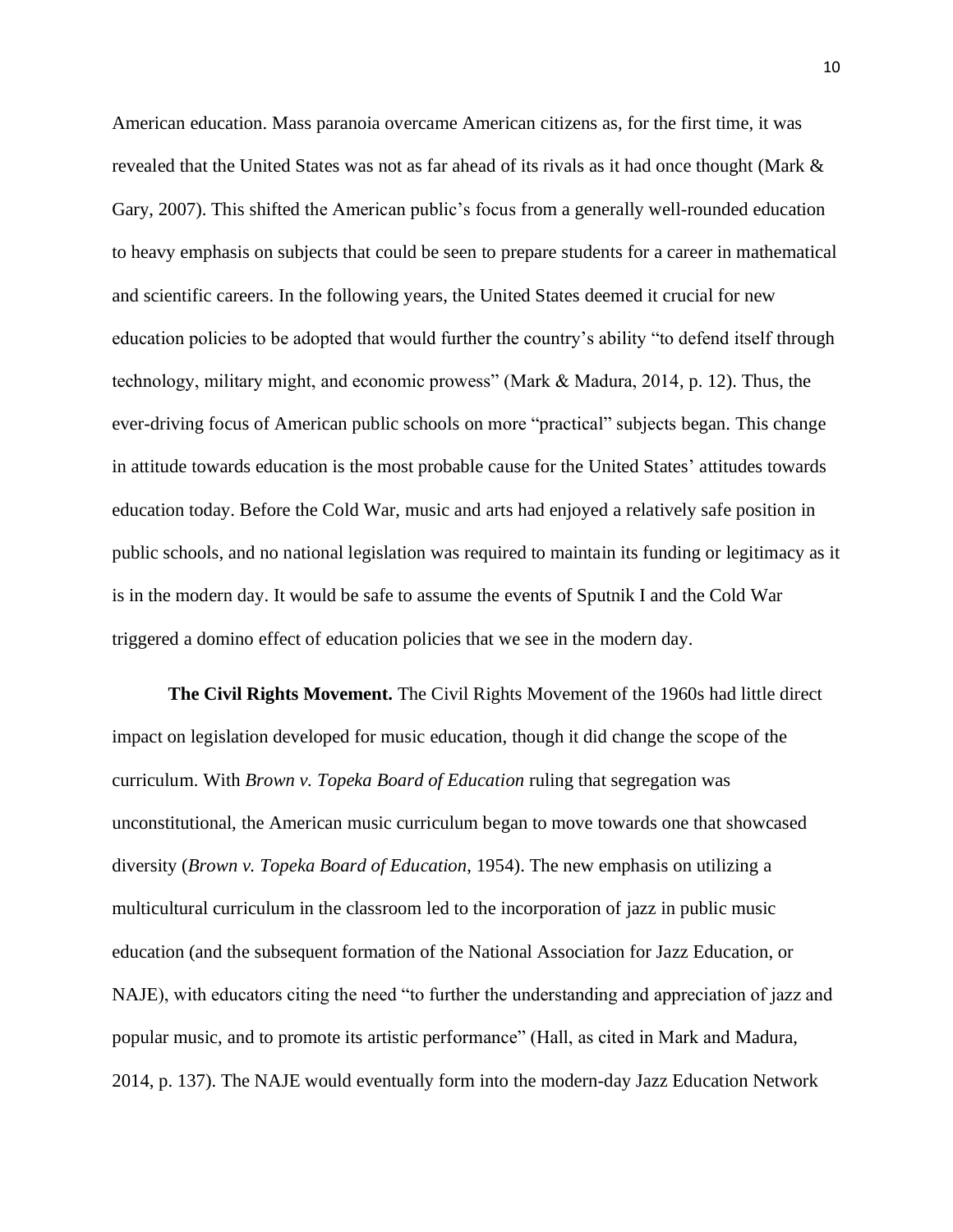(JEN). This trend of having jazz in the classroom has continued beyond the age of ESEA and through its various reauthorizations. Today, many schools across the country have a formalized jazz program incorporated into their curriculum. This access to diversity has set the footholds for other ethnic and cultural to be expressed in the music classroom, expressions that extend beyond the traditional classical training of western music.

#### *ESEA and Music: The Legislative Language*

ESEA was the first significant piece of national legislation to mention music and the arts while also providing subsequent funding. Section 4107 of the bill states that "programs and projects" are to be created that are to be used by local education agencies using the bill's funding (ESEA, 1965, sec. 503). It provided many schools the opportunities to purchase instruments, equipment, and other education opportunities they otherwise would not have been able to afford. As the foundation for many future pieces of legislation dictating how education funds are dictated at the federal level, it should come as no surprise that ESEA discusses implementing the arts into science, technology, engineering, and mathematical (STEM) subjects. In the original law, a document about fifty-eight pages long, the terms "music" or "musician" are used only twice.

The first time musicians are brought up is under section 303, where the bill states programs are to be created to "enrich the programs of local and secondary schools" by offering a "diverse range of educational experience[s]" (ESEA, 1965, sec. 303). Music itself is not specifically listed as an enrichment practice – and certainly not as a permanent enrichment experience – as the implementation of "modern educational equipment" such as "artists and musicians" is to be made available to public schools and institutions "on a temporary basis" (ESEA, 1965, sec. 303). It should be noted that these programs (in total there are seven that are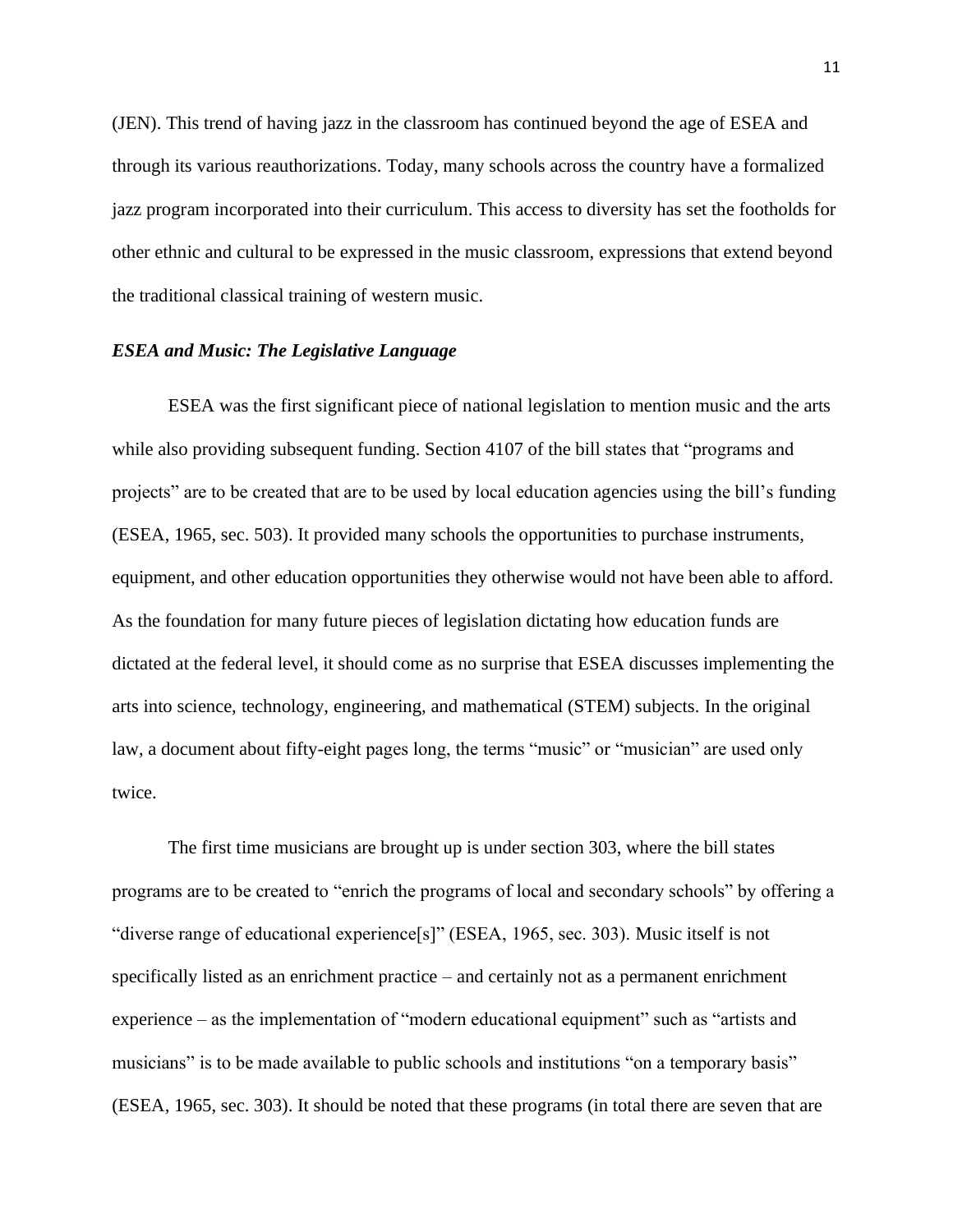recommended as supplementary educational practices) are not guaranteed by any means under ESEA. Instead, they are suggestions by the federal government on how to use supplemental funding provided by the national level. Music – or any of the arts – is not guaranteed by any means.

The subsequent section, Section 304, creates the terms for grant creation and approval by the federal government. These grants are specifically made for "cultural and educational resources," or resources that are devoted to developing a more rounded student (ESEA, 1965, sec. 304). Grants such as these provide schools the means to fund enrichment activities, such as music, dance, art, and physical education. However, these grants are also very competitive. It is not just public schools competing for them, but higher institutions, nonprofit private schools, libraries, museums, musical and artistic organizations, educational radio and television, and all other manners of educational and cultural institutions and resources (ESEA, 1965). It is up to the discretion of the Commissioner, or Department of Education head in today's terms, to determine if a district needs financial aid.

Vague language such as this in federal legislation has allowed music and other enrichment courses to be treated as inferior subjects. In 1965, it was up to the individual school district to provide such opportunities for their students. Schools from rural towns or underfunded schools who lack the staff to know about grants such as those provided by ESEA may not have had the means or knowledge to apply. Even upon application, there was no guarantee of approval in a timely manner for the school year. ESEA laid the foundation for the arts to be included in legislative language, though it still fell short of the necessary measures to ensure that they were a part of the national curriculum. Later renditions of the bill would still fall short of these measures.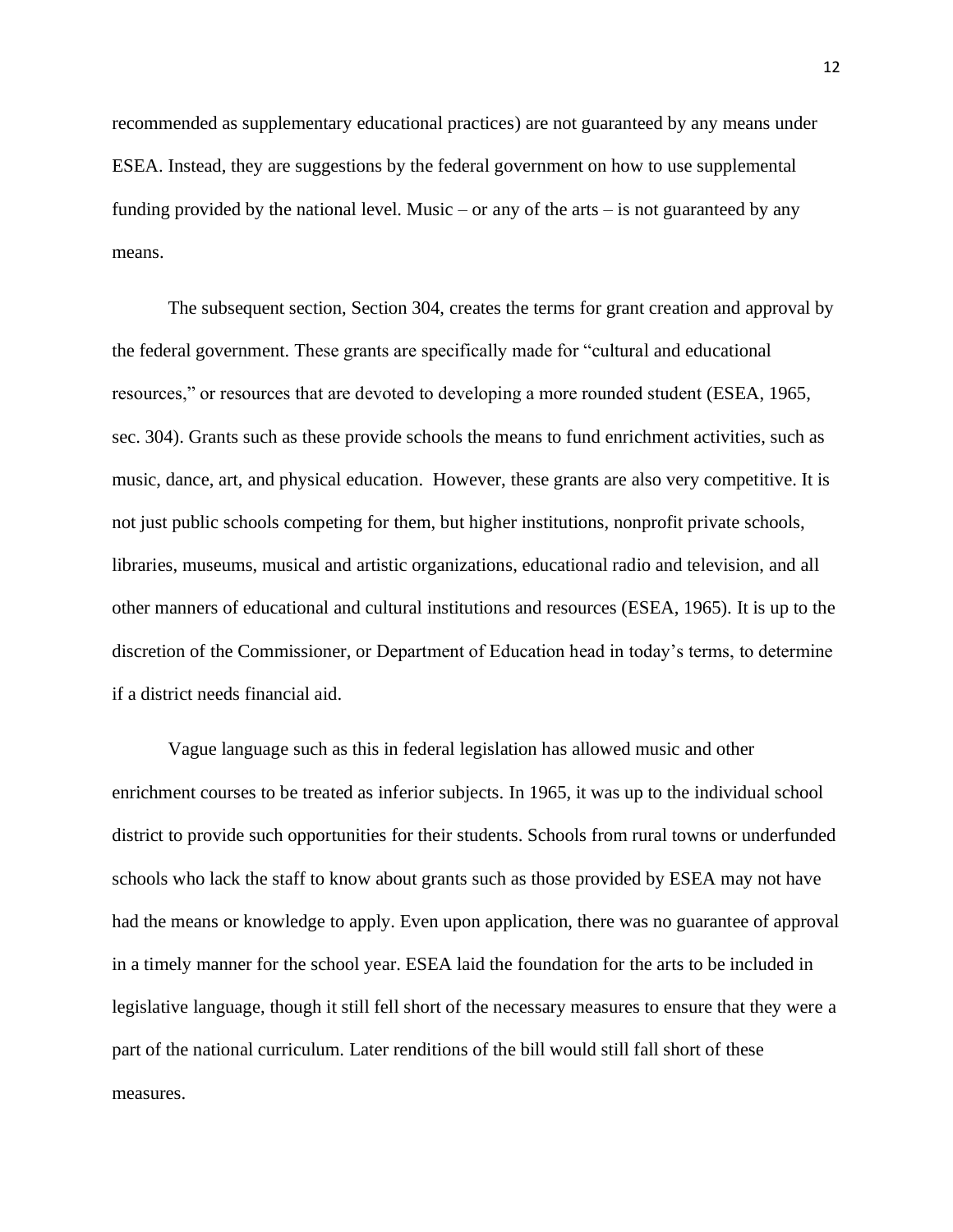#### *ESEA: Real World Implications*

Most of the teachers who lived through the ESEA era are now retired, as the original version of the legislation was published nearly half a century ago. The implications of ESEA still remain, however. ESEA set the precedent of language by mentioning the need to have wellrounded students, as defined in Title I as a "high quality education" (ESEA, Title I, Sec. 1001). In terms of ESEA, this included arts education, though music education is, again, not explicitly mentioned in the legal wording. This set a precedent – whether intentional or unintentional – for arts education to be a secondary thought in the American education system, a precedent that still affects how the arts are perceived and funded today.

#### **No Child Left Behind of 2001**

The new, federal "No Child Left Behind" law, has changed a lot of things in school... Reading and math are the only subjects tested by national exams, so schools are desperate to have their students do well in those subjects… Something's wrong here. Any time teaching is done just to help kids pass an exam, it's wrong. The purpose of teaching is to provide an education, not to help kids pass a test… Subjects like science, art, history and music are being taught very little in a lot of schools. We're going to raise a generation of cultural idiots – people who don't know Beethoven from Mozart, Cezanne from Van Gogh, or Albert Einstein from Charles Darwin. (Rooney, as cited in Mark and Gary, 2007, pp. 453-454)

The controversial legislation known as No Child Left Behind (NCLB), or P.L. 107-110, was the 2001 reauthorization of the 1965 Elementary and Secondary Education Act. With education now at the forefront of most administrations' domestic policies, it should come as no surprise that then President George W. Bush made the NCLB (2001) bill the crux of his domestic affairs. It was announced just four days after his inauguration. The NCLB era spans from 2002 to 2014 and brought about an era of education focused upon standardized testing, much to the dismay of many educators.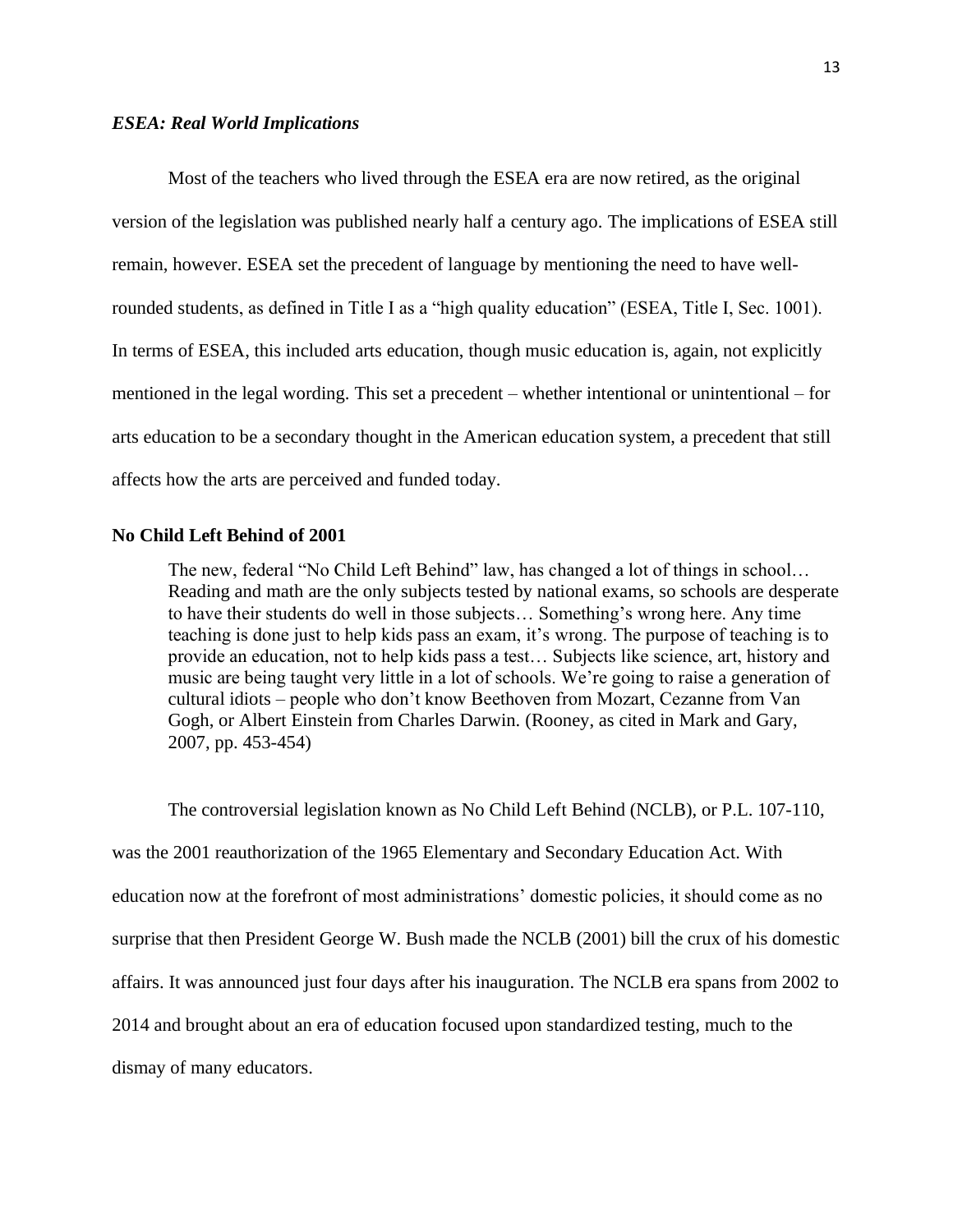#### *Historical Context*

The announcement of NCLB (2001) came on the crux of a four-decade long battle with declining education competency among students. Despite the efforts of ESEA (1965), SAT and other academic scores were stunted and declining in some school districts (Mark & Madura, 2014). Most of the funds that had been reserved for education in the middle of the century had been reserved for technological purposes, with arts receiving little to no federal funding as a subject (Mark & Madura, 2014). The 1983 study *A Nation at Risk: The Imperative for Educational Reform*, written by the president's National Commission on Excellence in Education, highlighted the shortcomings of the American education system and, much to the dissatisfaction of arts educators, did little to fully advocate for fine and performing arts' place in the general curriculum (Mark & Gary, 2007). After decades of seemingly laissez-faire attitudes from the federal government towards public education, the 1990s saw a doubling in federal spending for education as well as the adoption of national education standards (Mark & Madura, 2014). National standards were developed for multiple subjects – including music – setting the foothold for government to begin creeping into the education business in the form of NCLB (2001).

**The Computer and the Internet.** The conception of the computer and the Internet are arguably the greatest technological events of the century. The decade leading up to one of ESEA's most notable reauthorizations saw the creation of the World Wide Web – a place where information and communications moved about freely and instantaneously. Anyone had a platform to share whatever they choose to whenever they would like. For music, this meant the sharing of "interactive audio, video, and instruction supported by browsers" and websites such as YouTube and MySpace (Mark & Madura, 2014, p. 148). Computers are also capable of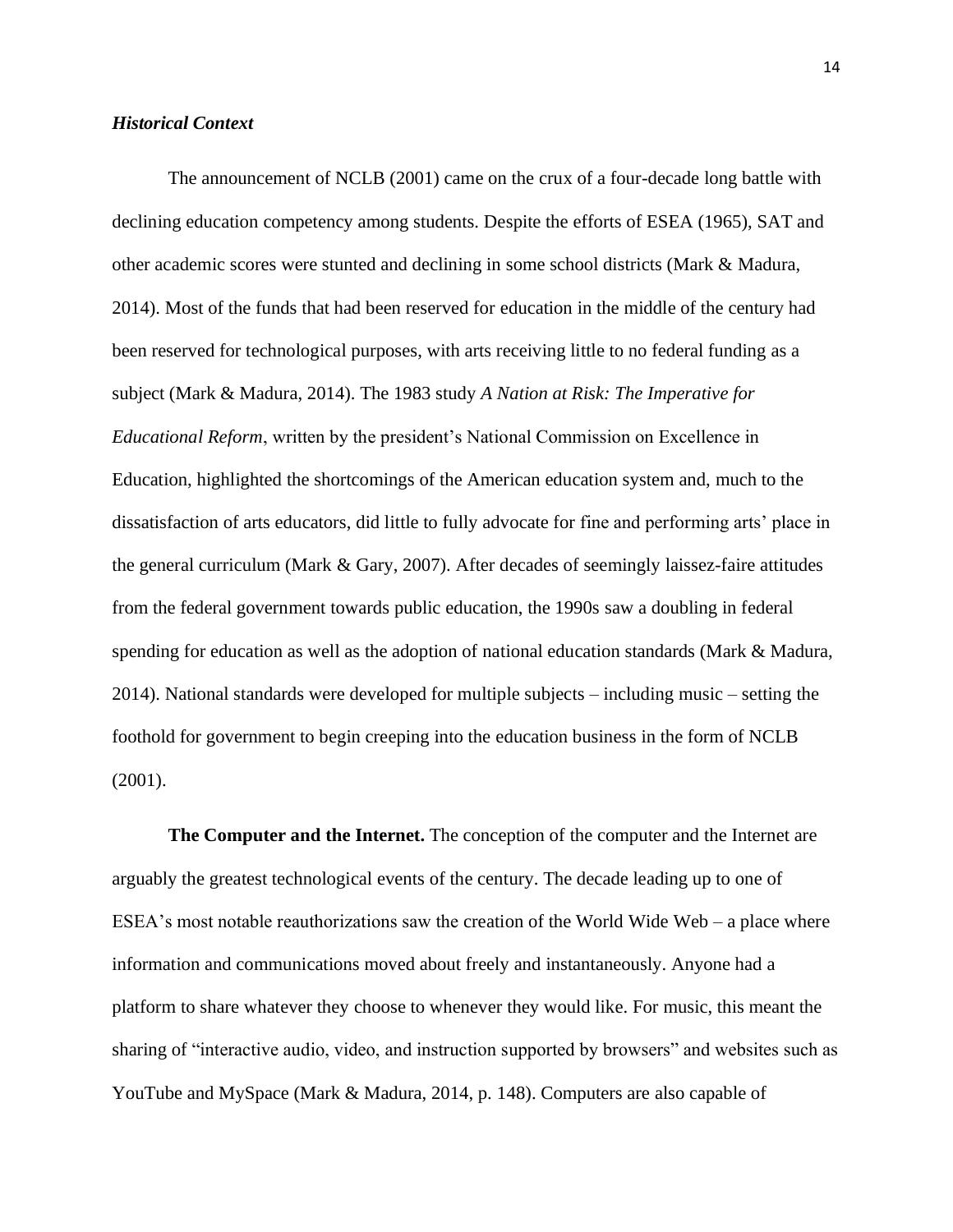supporting music software that allows young artists to have greater access to theory, aural skill, and keyboard skill classes (Mark & Madura, 2014). This new software allows for music educators to not only teach some basic skills remotely, but also document their students' progress and assignments (Mark & Madura, 2014).

**9/11 and the War on Terror.** The launching of Sputnik was only the springboard for a decades-long pursuit to educating American youth. The events of September 11, 2001, and the following October's beginning of the War on Terror reinvigorated the United States' need for a more thoroughly educated youth. In his January 2002 speech, Bush said, "we need to win the war against illiteracy here at home" as the United States was "going to win the [War on Terror] overseas." Though NCLB was already in development the March before 9/11, it was not until the December conference report that both the House of Representatives and Senate reached compromise.

The parallels between the creation of ESEA and NCLB would be of interest to note. In both instances, the United States was threatened as a leading superpower (the Cold War and 9/11, respectively). Both focus on STEM subjects as a means of improving education. Both presidents spoke about these courses of education being necessary to better equip the United States against foreign adversaries. Both pieces of legislation were brought upon after decades of declining American public education. These similarities are not coincidences, as the historical context of these pieces of legislation realize education as a means of militaristic might as opposed to a human right.

#### *NCLB and its Legislative Language*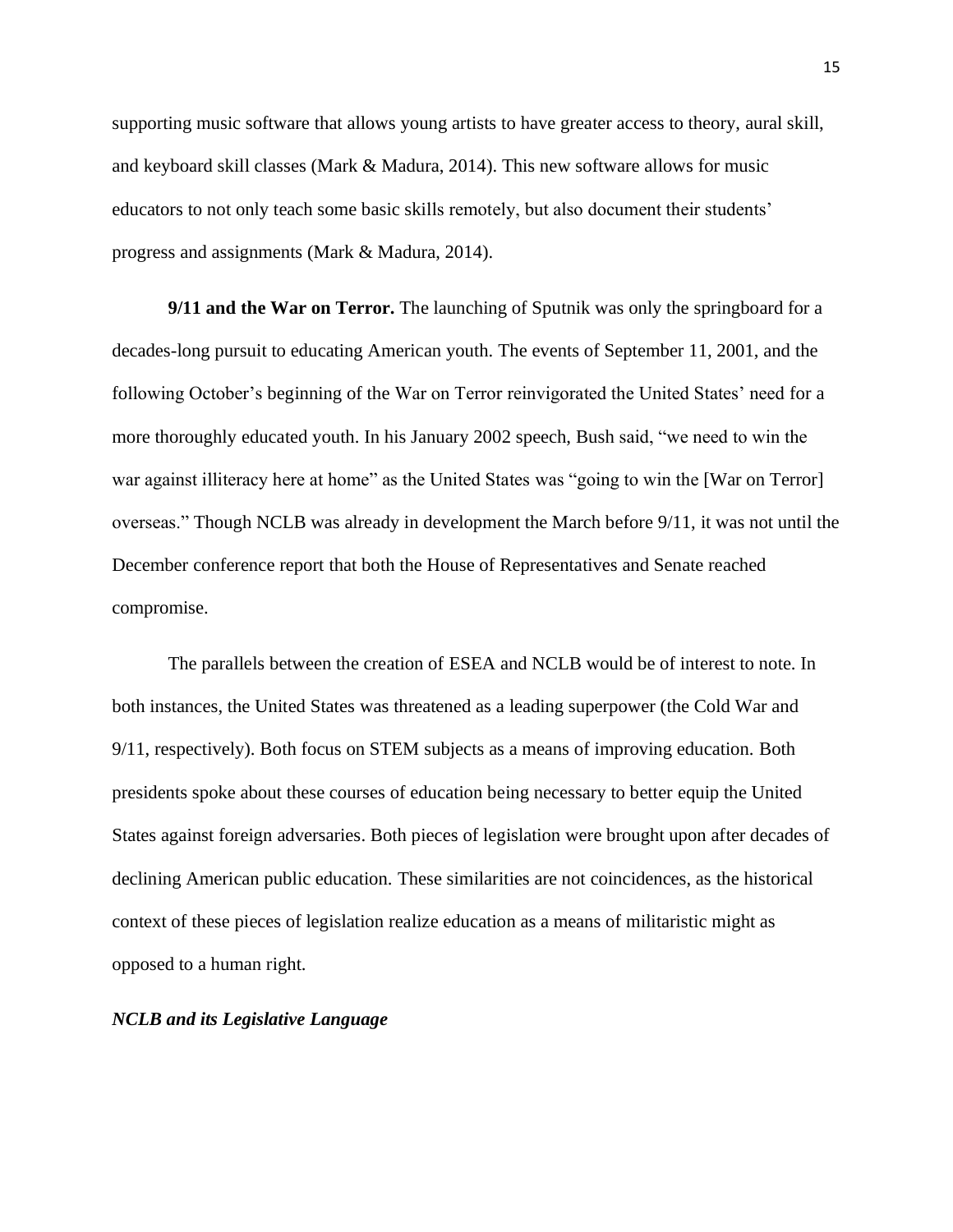NCLB mentions arts education in Subpart 15, adequately titled "Arts in Education." Like many other pieces of legislation, this section is left vague and largely undefined, giving the Department of Education the power to administer "grants to… eligible entities" (entities that include "state… [and] local educational agencies… institutions of higher education… museums or other cultural institutions… [and] any other public or private agencies, institutions, or organizations") at the discretion of the Secretary of Education (No Child Left Behind Act of 2001). These agencies were to be given funds for the purposes of supporting "systemic education reform," ensuring "that all students meet" the State and local standards outlined for the arts, and to "support the national effort to enable all students to demonstrate competence in the arts" (No Child Left Behind Act of 2001). At no point in the legislation does it say funds *must* be allocated for the arts.

This opens a host of problems for music educators. The word choice of pieces of legislation this influential must be inclusive. Based on the language, NCLB was created to deal with a long-term problem in a short-term manner. NCLB was neither designed nor worded in a manner to deal with the economic nuances that create a successful, well-rounded education for students. Too much discretion was given to the Secretary of Education, as the legislation suggests they "may make assistance" to the agencies previously listed (No Child Left Behind Act of 2001). This discretion opens the opportunity for the Secretary to take away from the total onbudget spending.

In federal funding, there are two distinct types of funding: on-budget and off-budget funding. Off-budget funding deals with aspects of the budget that are non-negotiable (Social Security, the Postal Service, etc.). This is money that has been "excluded from the budget by law" (Sonnenberg, 2004). On-budget funding entails the rest of the budget and its discretionary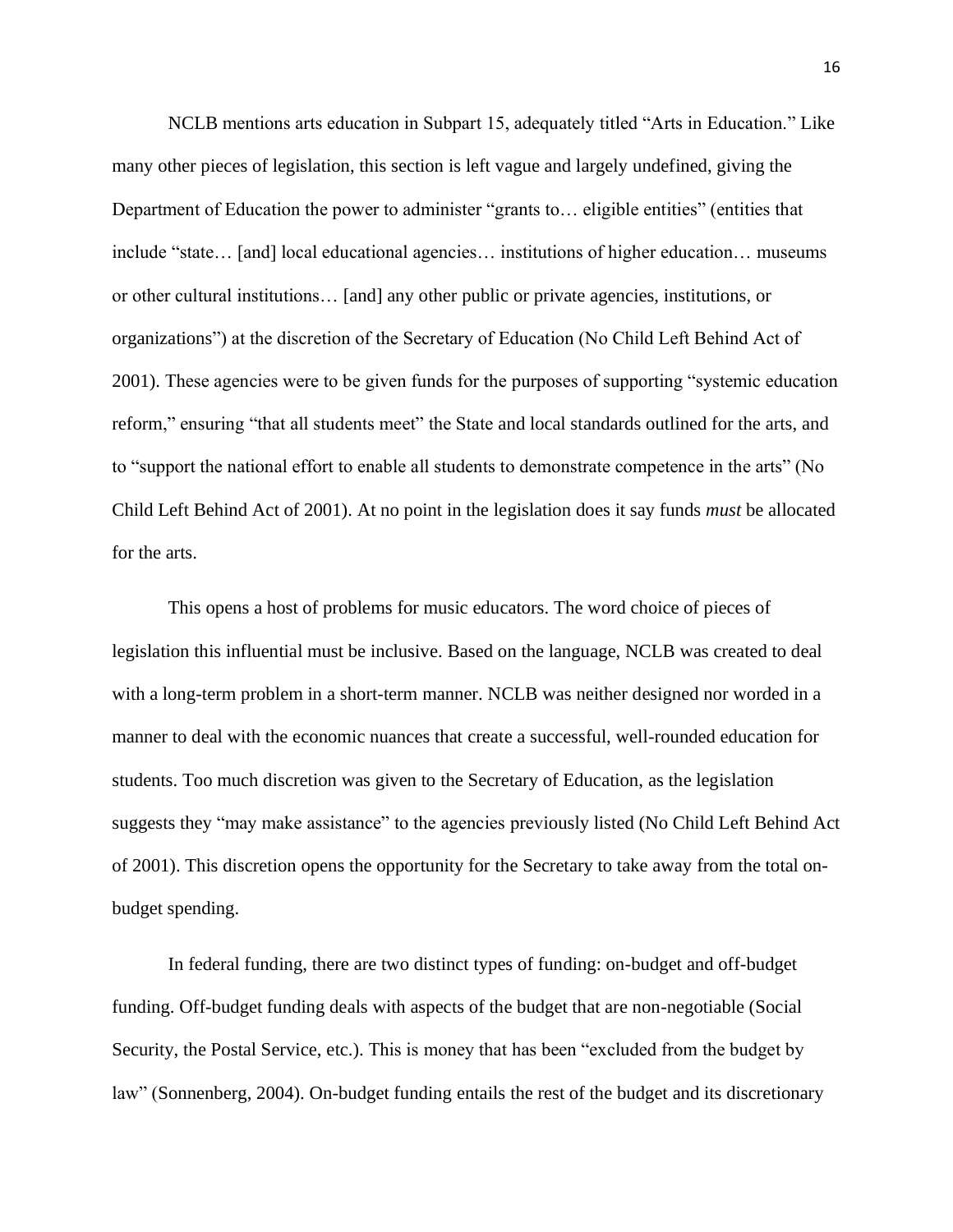items and these objects are the most susceptible to budgetary change. Though Social Security and the Post Service are off budget, however, they still will appear in the total budget. It should be noted that there was an on-budget increase between 2002 and 2003 (the beginning of NCLB being in effect) for the National Endowment for the Arts in education (the agency responsible for dealing with art grants), meaning arts education did represent more of the total budget than it had in previous years. The estimated support for the National Endowment for the Arts in education for the 2003 fiscal year was 11.4 (in millions of U.S. Dollars) (Sonnenberg, 2004). This increase was likely a result of the recent push in education, though it still failed to holistically solve the issues of music department funding in the public schools. As will be discussed below, music educators still find they are scrambling to find money to support their students in the arts programs at their schools.

#### *NCLB: Real World Implications*

With the heavy emphasis that NCLB left on testing, many educators (particularly those of the arts or other non-STEM classrooms) saw time and resources being drained from their own classrooms to ensure students were meeting the necessary standards imposed by the federal government. With the surge of emphasis on nationwide testing that had been developing over the past few decades, music found itself at odds with other classrooms that had been granted recognition in the bill (Mark & Madura, 2014). Despite the resources devoted to producing higher test scores, a study done by the National Assessment of Educational Progress (NAEP) found that these diverted resources were largely unsuccessful in producing significant results for both mathematics and reading from 2005 to 2015 in twelfth-grade students (The Nation's Report Card, 2015). These scores did not just reflect poorly on the national average, but would also reflect negatively on school districts and district teachers. When students failed to do well, the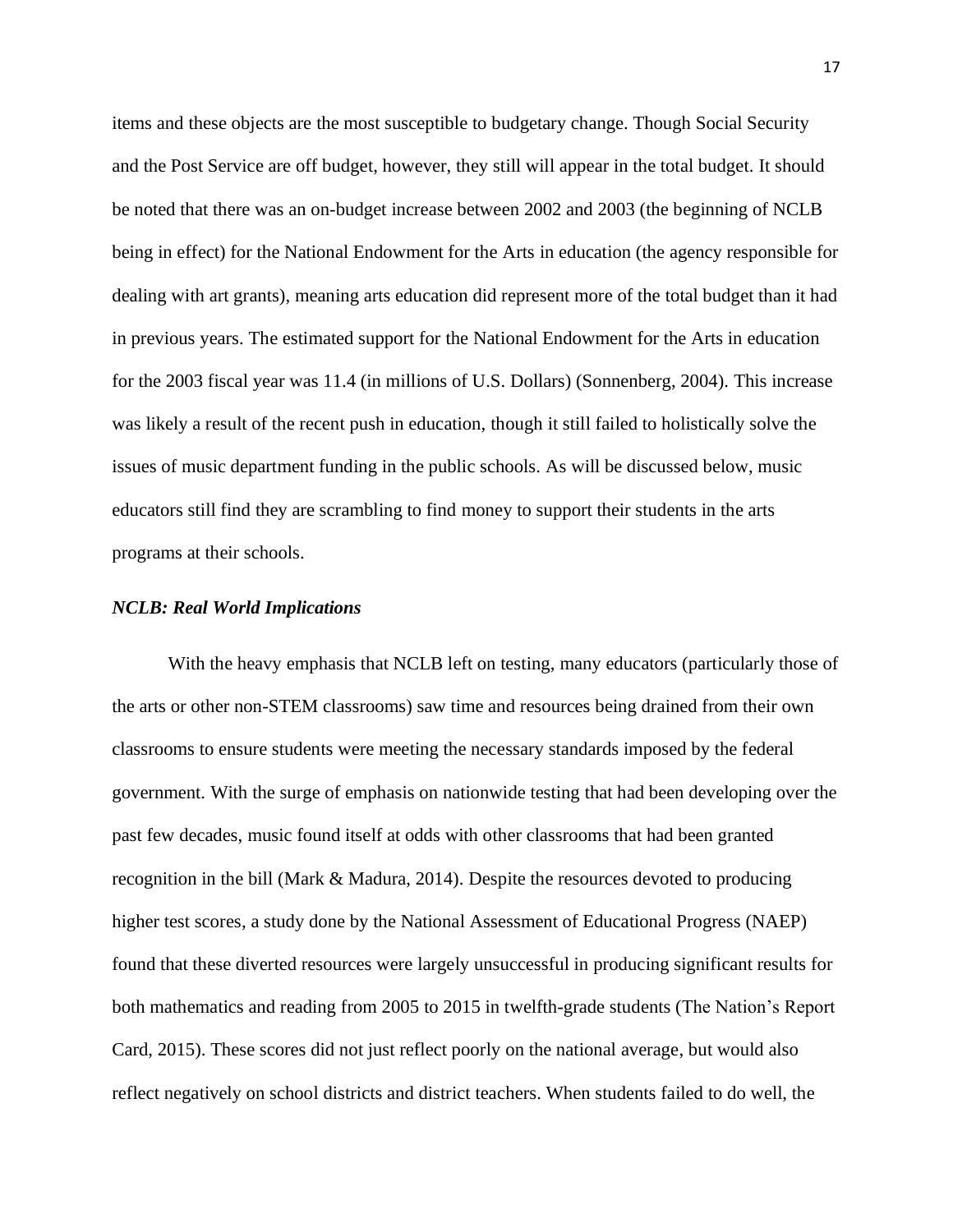teacher and school would be given a grade. Funding would be withheld depending on how low the score was.

These figures are disheartening to any educator who seeks to ensure their students are receiving the highest quality of education possible. To better understand this situation, in 2020 the author conducted a survey of twelve music educators. Twelve teachers from varying school districts in four states were questioned as to their stances on influential pieces of music education legislation (Appendix). Of the twelve teachers who were polled, half were educators during the initial NCLB transition. Those that were found a noticeable shift in the way arts were approached from the previous ESEA era, one that shifted away from a well-rounded curriculum and toward a curriculum centered around English, mathematics, and science. For some, it was a catalyst to standardized music education in their districts, leading to additional pressures of ensuring every student was up to par for the state's performing average.

NCLB was not the end of an era. As we will investigate in Every Student Succeeds Act of 2015 (ESSA), similar problems would plague the next rendition of education legislation, particularly for those who were not recognized as a core subject. While some of the problems would be rectified, it would still leave music educators wondering if the federal government cared about their place in the classroom.

#### **Every Student Succeeds Act of 2015**

I want this not just because it's good for the students themselves, not just because it's good for the communities involved, not only because it's good for our economy, but because it really goes to the essence of what we are about as Americans. There's nothing more essential to living up to the ideals of this nation than making sure every child is able to achieve their Godgiven potential. (Obama, as cited by Amos)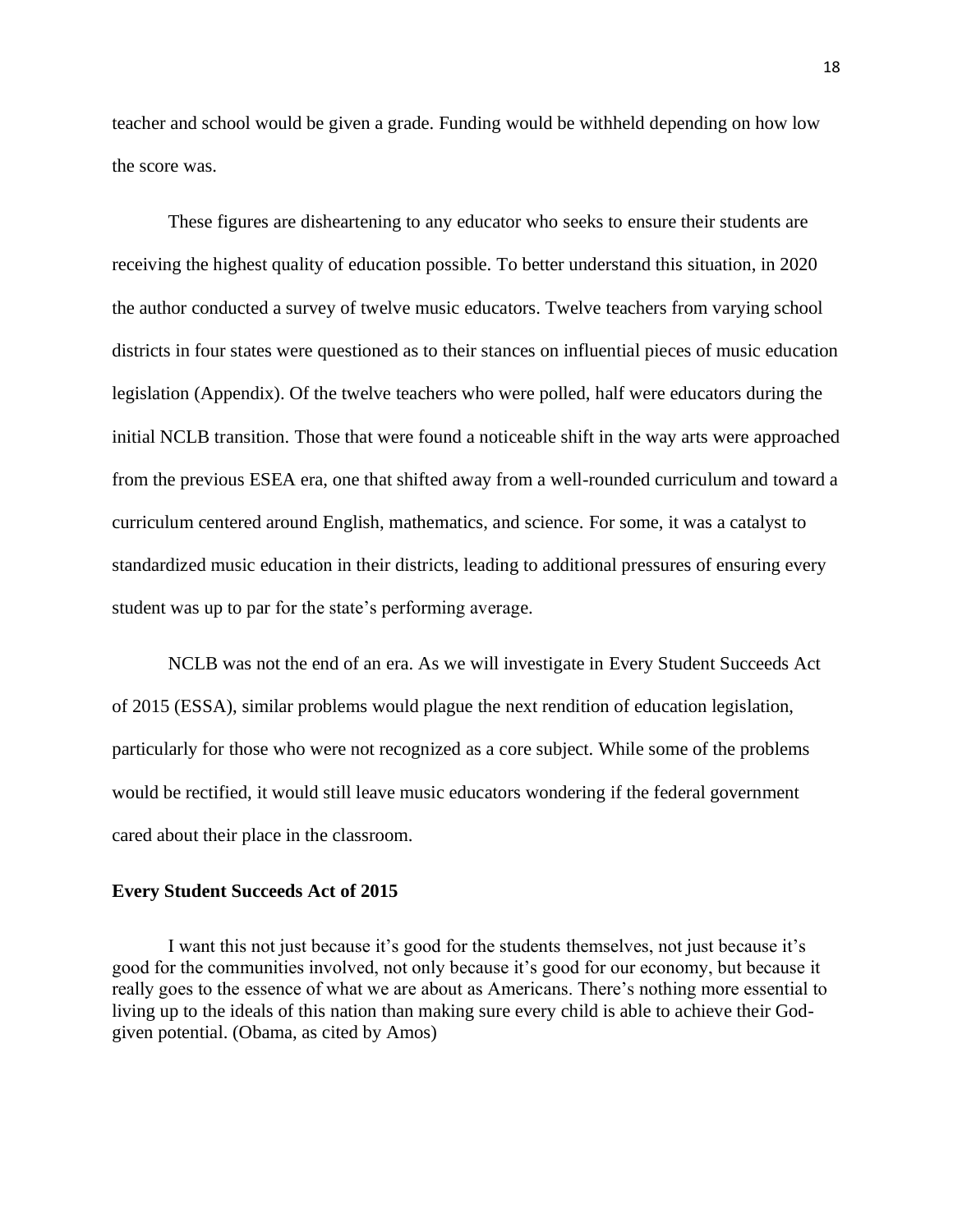The December 10, 2015 signing of Every Student Succeeds Act (ESSA) marked the end of the No Child Left Behind era. Under the Obama Administration, NCLB was reauthorized to provide teachers leeway from some provisions that had proven to make teaching more difficult than it needed to be (Paul, 2016). The legislation also saw a shift from a more federal government-centered approach to education to one that allowed the states to oversee more of their academic lives (Klein, 2016). It allows for the states to determine which of the federal goals they wished to adopt that acknowledge components of graduation rates, English literacy, and proficiency on standardized testing (Klein, 2016). States are also allowed to create their own accountability systems, allowing for more relevant issues to be addressed within their school systems. In addition to these new state freedoms, the testing situation was also made easier for states. The national standardized tests were reduced, with some districts permitted to utilize their own resources for testing purposes. This takes a great deal of pressure off educators who had concerns over the rigorous standardized testing of NCLB (Klein, 2016).

#### *Historical Context*

With the reauthorization of NCLB only taking place five years ago at the date this thesis was written, there is both the most knowledge known about its historical context and the least about what is to come of its implications. ESSA comes in the wake of a worldwide pushback against terrorism, unprecedented technological advances, and significant immigration reform. These are only a few of the historical events that have occurred in the last decade, but they have had significant impacts on the education sphere and, thus, warrant mentioning.

**Terrorism and Malala Yousafzai***.* As established earlier with the anti-terror War in Iraq, foreign policy has long been an establishing feature in domestic policies such as education. While domestic terrorism has always been a central theme dominating American politics, foreign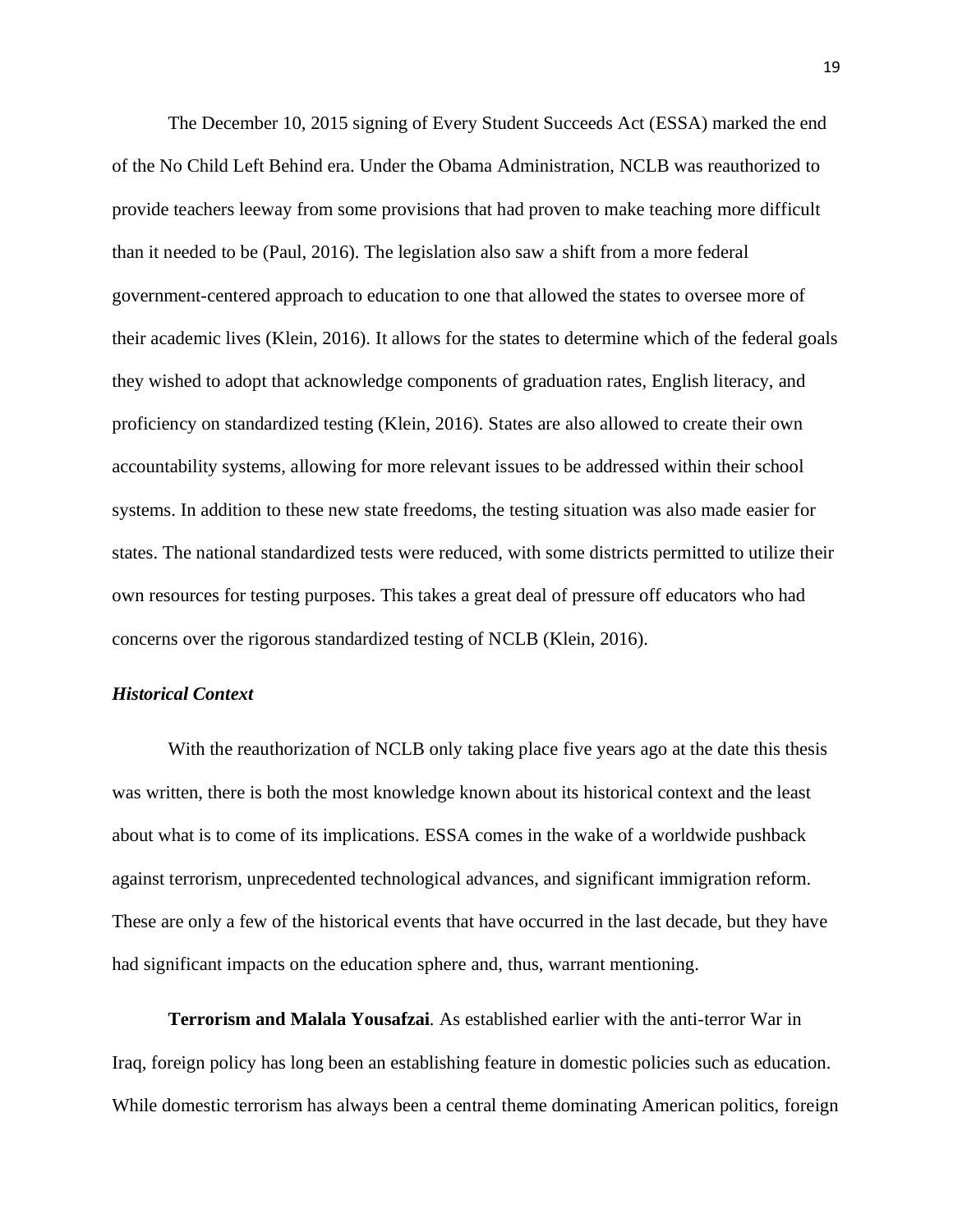terrorism also stands to have as great of an impact on political agendas. Malala Yousafzai became a household name in 2012 when a masked gunman boarded her school bus and shot her because of her public support for girls going to school in Pakistan. Yousafzai's story and humanitarian work has led to the establishment of the Malala Fund's Education Champion Network, a coalition that seeks to empower local educators with the resources they need to successfully integrate young women into the classroom. Because of Yousafzai's work, the world has begun rethinking education and education access as a fundamental right.

**The Smartphone and Smart Technology***.* By 2015, smartphone usage had expanded exponentially. A national survey conducted in 2019 by Common Sense Media, a nonprofit dedicated to reviewing and testing online media sources for children and families, found that 53 percent of children ages 11 and older own a smartphone (NPR, 2019). Technology in other fields had also expanded, allowing quicker and easier access to the Internet and other teaching resources. More and more classrooms and schools are implementing smart technology, purchasing individual electronic devices for students, and utilizing online learning applications to aid in the teaching process. At the height of 2020 lockdowns due to the Covid-19 pandemic, teachers (including music teachers) had to depend on the technological resources available to them. For the music teacher, this meant expanding beyond the traditional performance classroom and expanding to applications such as Acapella, Quaver, YouTube, and NoteFlight, among others, to teach the curriculum provided.

**Domestic Immigration Policies.** In 2012, just a few years before the introduction of ESSA, the United States passed the Deferred Action for Childhood Arrivals (DACA) program into legislation. This piece of legislation single handedly allowed for DREAMers - qualifying minors who had entered the United States through their parents under the Development, Relief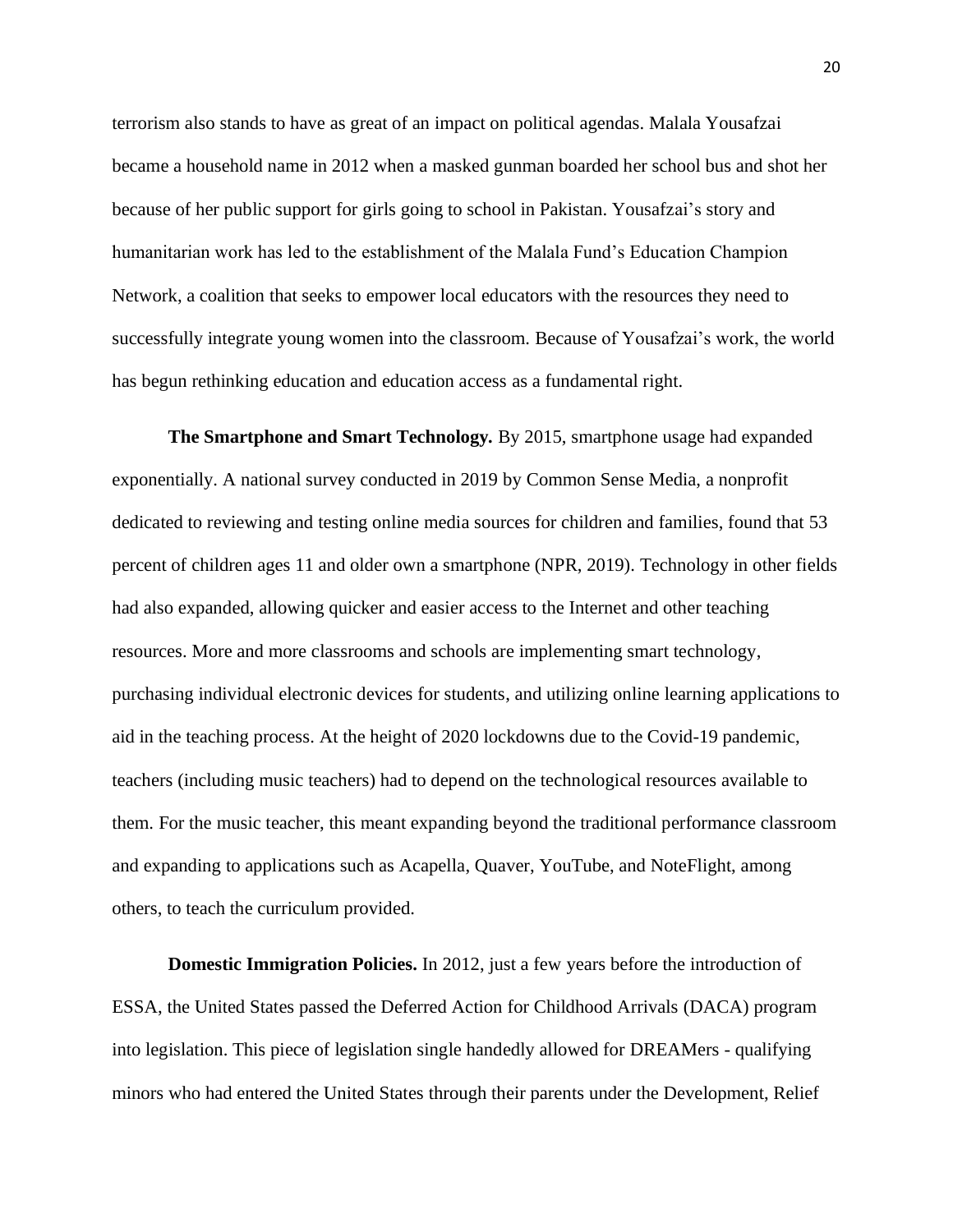and Education for Alien Minors (DREAM) Act – the opportunity to be granted temporary citizenship so that they may seek employment, apply for loans, and begin their own families. While the legislation does not allow for DREAMers to seek permanent residency through the program, it does give them opportunities that may not have otherwise been afforded to them. The access to free K-12 education has been a contentious subject in the United States since its introduction, but no one can deny it has fundamentally changed the way diversity and accessibility are viewed in public schools.

#### *ESSA and how its Language Treats Music Education*

ESSA is slightly more explicative in how the funds should be allocated to the performing and liberal arts than its predecessor, NCLB. It gives more options for local governments to apply for federal funding in a more inclusive manner.

In terms of budgeting, ESSA lays out its budget in a much more inclusive manner than NCLB did. A vast simplification is as follows: a local government has the option of applying for federal funding if they can document how that funding will be used in the schools and surrounding areas. Of the funding they receive (which can be no less than \$10,000), "not less than 95 percent of the allotment" must go to the "local educational agencies" listed under section 4105 (ESSA, 2015). These "agencies" are, simply put, school districts. Surrounding school districts can "form a consortium" with other, close-by school districts and "jointly carry out the local activities" that have been federally approved (ESSA, 2015). "Not more than 1 percent" may be used administrative and research purposes as to how the responsibilities are being carried out. The remaining sum of money (approximately zero to four percent, depending on how much is allocated to local educational agencies) is specifically targeted to provide "monitoring… and training… to local educational agencies," "identifying and eliminating State barriers to the…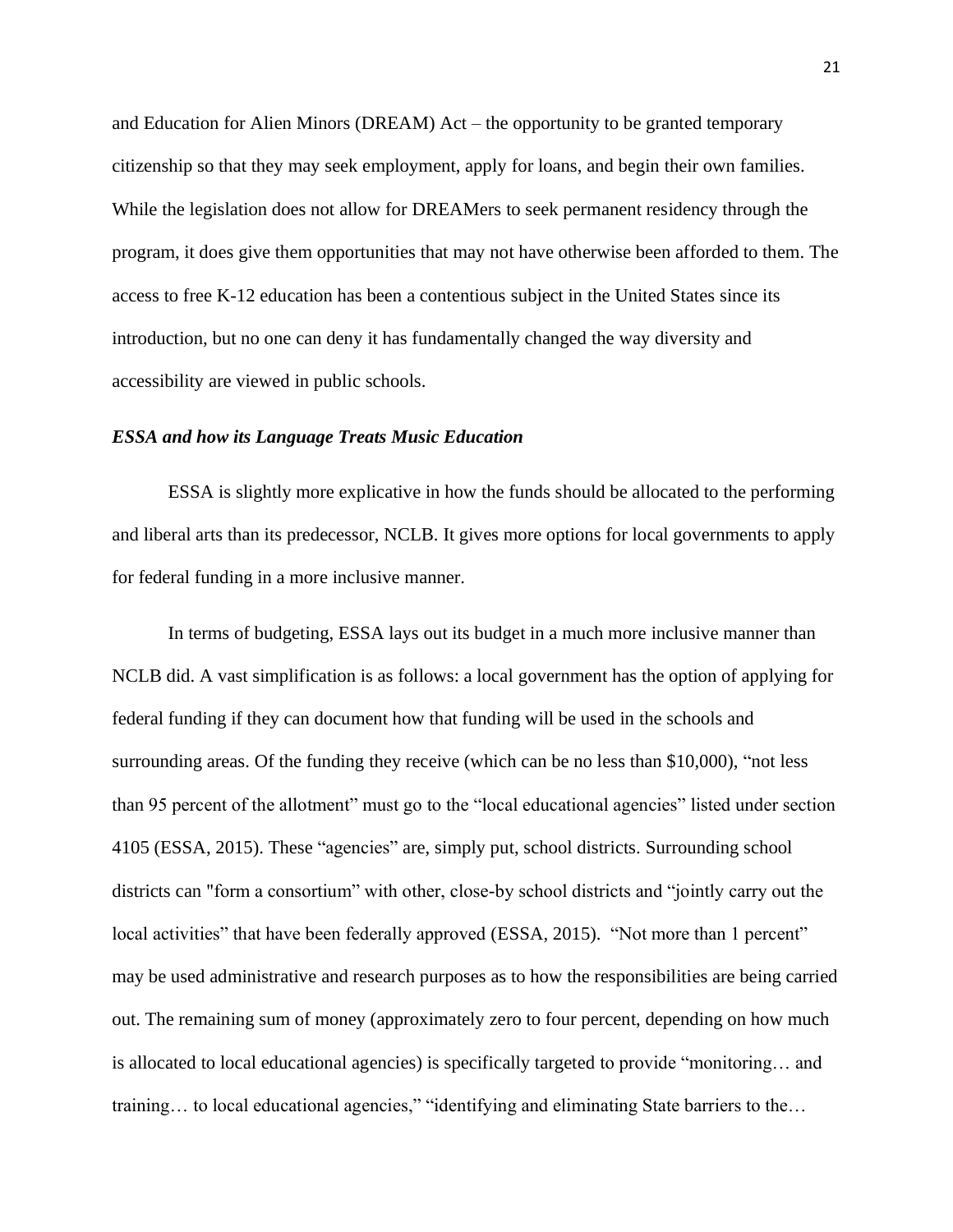integration of programs," and "supporting local educational agencies in providing programs and activities that… offer well-rounded educational experiences to all students," particularly those who are "often under-represented in critical and enriching subjects" (ESSA, 2015). Listed as one of these "experiences" is "activities and programs in music and the arts" (ESSA, 2015). This is significant because, for the first time in a piece of American legislation, the choice of wording supports arts initiatives.

This type of legitimacy is only the tip of the iceberg for music and its place in public education. Section 4642 outlines the assistance arts education may receive. Reserved funds *shall* be used to apply for competitive "grants, contracts, or cooperative agreements" that seek to "promote arts education for students" (ESSA, 2015). While these grants do not technically fall under the 95 percent allotted to local agencies for funding educational programs (more on that later), they do offer school districts and local governments direct access to asking for funding for the specific purpose of arts education, or "academic enrichment," as the legislation calls it.

## *ESSA: Real World Implications*

The author's research also highlights some of the downfalls of ESSA in the classroom. Again, ESSA is in the unique position of that it is current legislation that was only enacted a



handful of years ago. Five years into the program, there are certainly areas that have shown growth from the NCLB era, but there are music educators who feel as though more could be done to ensure more

resources are being divulged to their classroom. Twelve music educators from varying school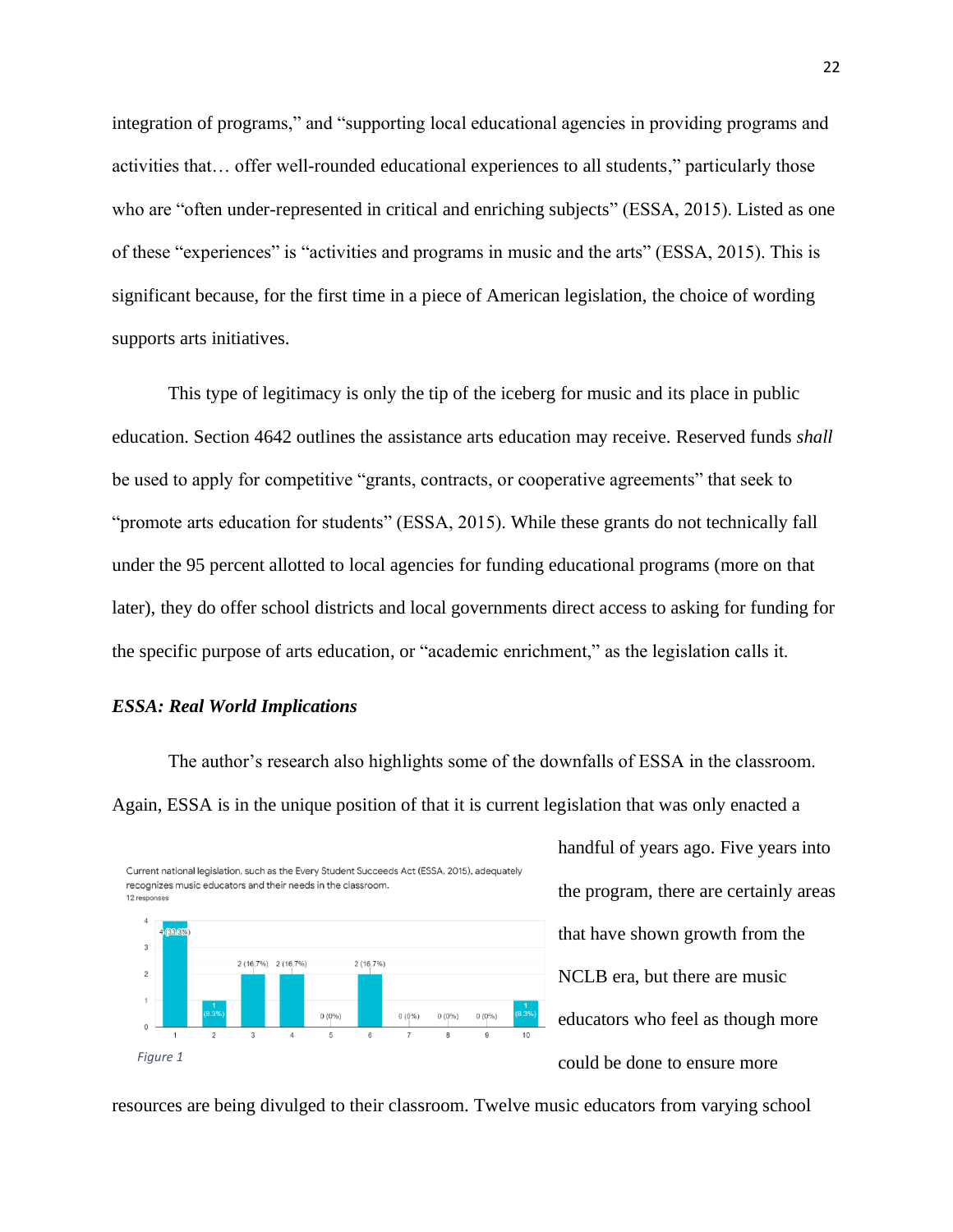districts and economic backgrounds across the country were polled to answer the question of whether current national legislation, such as ESSA, adequately recognized music educators and their needs in the classroom. Respondents were asked to gauge their views on a scale of 1 to 10, with 1 being they strongly disagree and 10 being they strongly agree. Of the 12 respondents who answered, an overwhelming majority found that current national government was barely adequate in providing them the resources they needed (Figure 1). The average of the participants' answers was 3.5, closer to the "strongly disagree" end of the scale. The median answer was 3, which is to be expected with more participants answering at the lower end of the scale. Further research will need to be conducted on a larger scale to determine whether these conclusions hold true over a larger sample population.

These conclusions are not unexpected, especially in the wake of the results from the NCLB questions. However, they point to a larger problem: the problem of music educators not receiving the necessary funds or other resources necessary to successfully conduct their classrooms. Often, these resources extend beyond simple budgetary needs. Standardized testing still takes away a great deal of time from music and other elective classes, making it difficult for teachers to prepare for contests or performances that would otherwise offer validity to their program. All twelve respondents cited grievances regarding standardized testing and its effects on the classroom, with the teachers responding it added unnecessary stress to the students, loss of time in the arts, physical education, and wellness classes due to students being pulled, and an overall shift of importance from real-world skills to those needed for a test.

ESSA had attempted to fix the problems brought on by NCLB. In some respects, it did. It took away the rating system for school districts and teachers, alleviating some of the pressure for educators as they try and prepare their students for the real world. However, some of the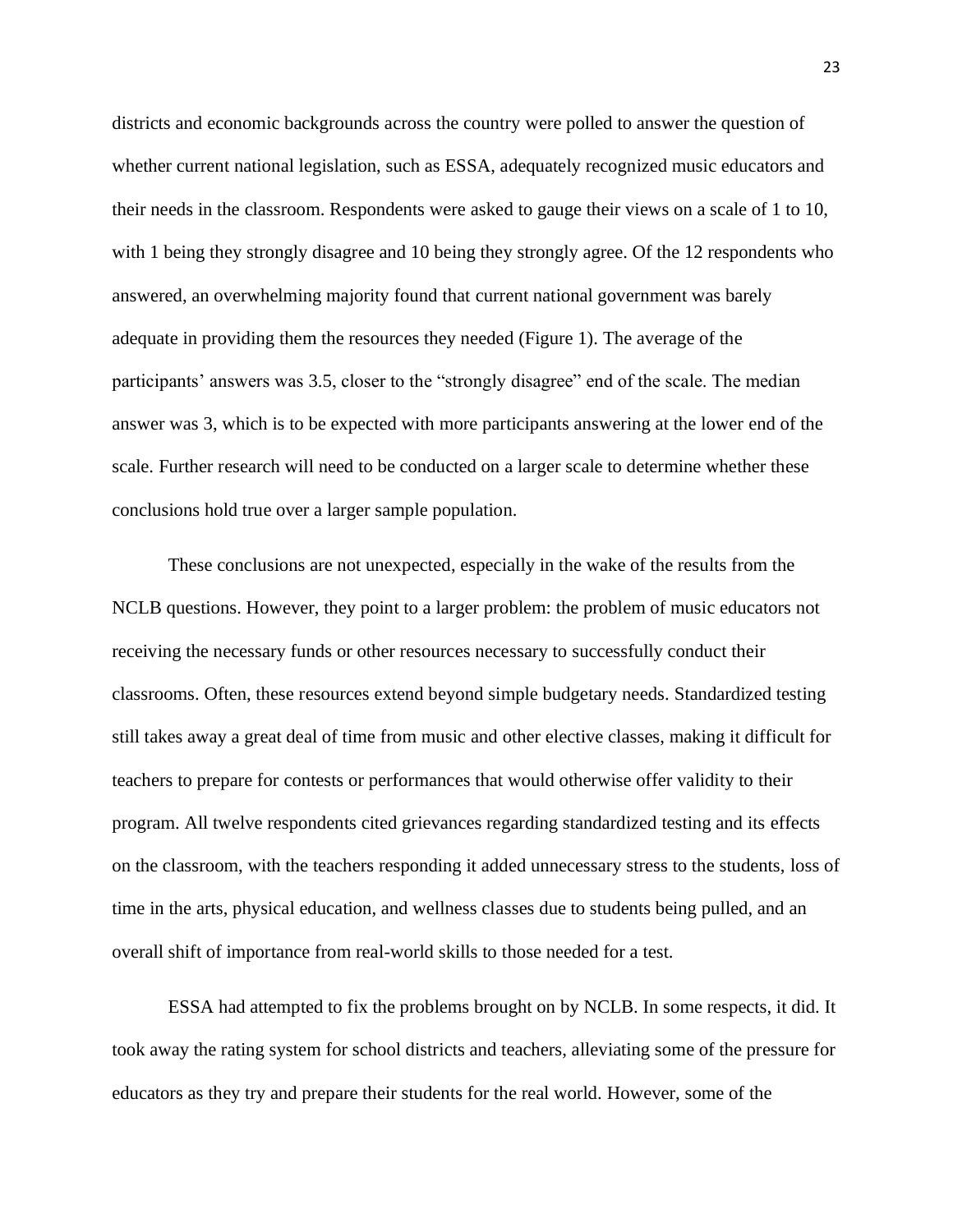lingering, fundamental issues of NCLB still linger with its newest iteration. Only by listening to the needs and wants of teachers and administrators across the country can these grievances be addressed and rectified in a manner that will not lead to future, catastrophic problems for the education industry.

#### **Other Influential Pieces of Federal Legislation and Movements**

While large-scale national legislation regarding education has played a role in how music is viewed as a subject, there have been other pieces of national legislation and rulings that have had their share of influence. Unlike ESEA, NCLB, and ESSA, these bills are not reauthorizations of one another but are instead stand-alone pieces of federal legislation. While these bills have limited acknowledgment of the arts in their wording, they still have had an impact in how arts are accessed and installed into classrooms across the United States. In addition to other pieces of legislation, there are federally created organizations and programs that contribute to music education. Institutions such as the National Endowment for the Arts ensure that music education is funded.

#### *The U.S. Department of Education*

The United States Department of Education (ED) is the executive cabinet responsible for the distribution of funds from the federal budget to state agencies (Mark & Madura, 2014). The Department of Education has many resources available for educators. Music educators can use the Educational Resources Information Center (ERIC) to access educational literature (Mark & Madura, 2014). As mentioned above, the Department of Education is also responsible for fund allocations. For music and arts programs, this funding is funneled through the National Endowment for the Arts. This program will be discussed in further detail in the following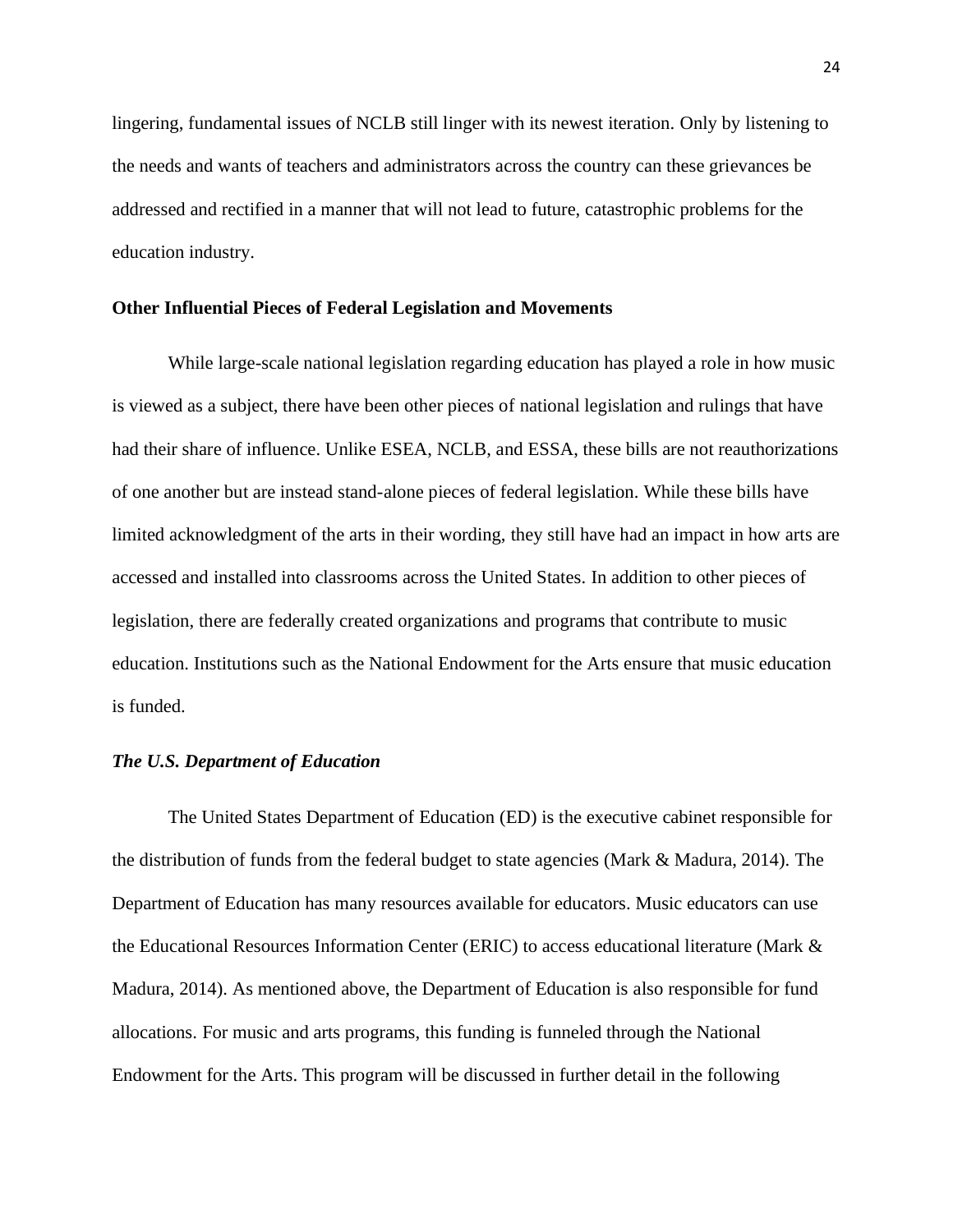subsection, but the Department of Education is responsible for determining the discretionary and competitive grants available to local school districts (Mark & Madura, 2014). These grants go towards ensuring music and other arts subjects are adequately funded in schools.

The Department of Education, like just about every other department in the executive cabinet, does not work alone. The Department of Education engages in many collaborative projects, but perhaps the most lucrative for music educators is the Arts Education Program (AEP). AEP is the collaborative effort of the Department of Education, the National Endowment for the Arts, the National Assembly of State Arts Agencies, and the Council of Chief State School Officers (Mark & Madura, 2014). It seeks to discuss and provide solutions for the problems music educators are faced with in addition to providing a database of resources for educators to pull from. It also has a database for educators and advocacy groups to search for policies and procedures from the fifty states (Mark & Madura, 2014).

#### *National Endowment for the Arts*

As illustrated above in the various public laws, little to no funding comes directly out of federal legislation. While some pieces of legislation say that arts will get funding from the federal government (such as ESSA), the money is not explicitly set aside in the bill. The question must then be asked: where does arts education get its federal funding if not directly from pieces of legislation discussing education? While it is common knowledge that most education programs are funded through state and local governments, there is still a reliance on federal funds. Since its conception in the sixties, arts education has been federally funded through the National Endowment for the Arts. Also known as the National Endowment on the Arts and the Humanities, the National Endowment for the Arts (NEA) is an independent federal agency that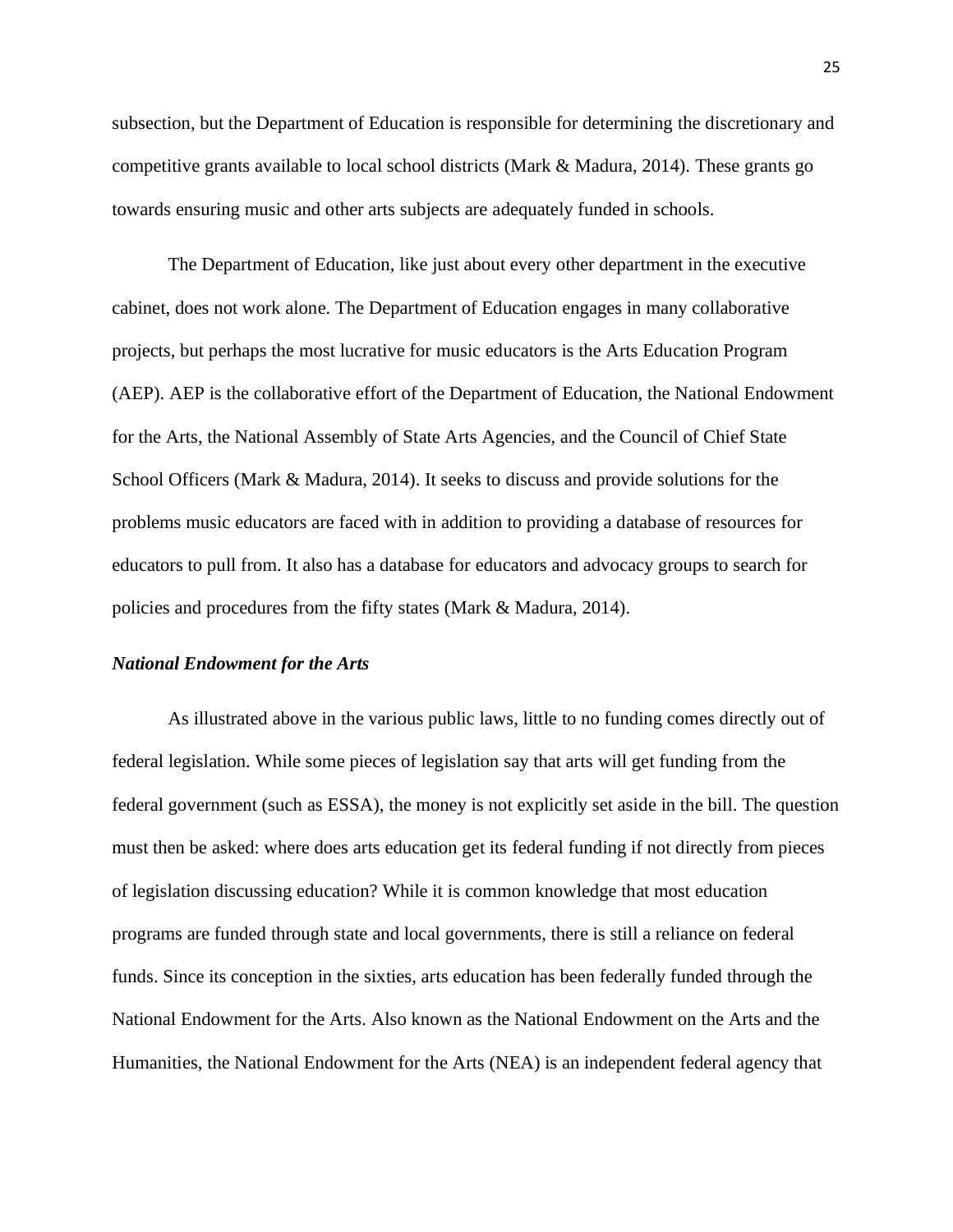was brought about in 1965 and established federal funding for the arts and the humanities. Currently, it is the only direct means for arts programs to receive federal funding.

**Budget.** NEA, like every other federal mandate, is funded through yearly allocations of money from congress (Stubbs & Mullaney-Loss, 2018). These allocations are distributed to local and state governments through grants that they must have requested. In the 2018 fiscal year, about \$1.37 billion was set aside by federal, state, and local agencies for the arts across the nation. Of this, NEA comprised \$152.8 million in appropriations, representing a 2 percent increase from the 2017 fiscal year (Stubbs & Mullaney-Loss, 2018). In the past two decades, overall "public funding for the arts increased by 24 percent," which sounds as though it would be an extraordinary feat. However, these numbers fail to account for inflation rates. After accounting for inflation, "public funding for the arts… decreased by 16.1 percent" since the passing of NCLB, despite overall federal funds increasing by 5.4 percent (Stubbs & Mullaney-Loss, 2018, Trends over Time).

**Distribution.** It is important to consider where the money is distributed when considering any budget. As mentioned above, NEA distributes its funds based upon a grant application process. School districts who may lack the knowledge or resources to apply for these grants may find themselves at a disadvantage compared to better staffed and more knowledgeable school districts. Still, NEA awarded forty percent of its 2,422 grants in the 2018 fiscal year to school districts situated in high-poverty neighborhoods (Stubbs & Mullaney-Loss, 2018). Additionally, 13 percent of those 2,422 grants went to rural communities (Stubbs & Mullaney-Loss, 2018). Stubbs and Mullaney-Loss (2018) also found that nearly 58 percent of the grants awarded in the 2018 fiscal year were less than \$25,000. For smaller music programs, \$25,000 may be enough to cover expenditures for the year. However, as the program expands, so does its monetary needs.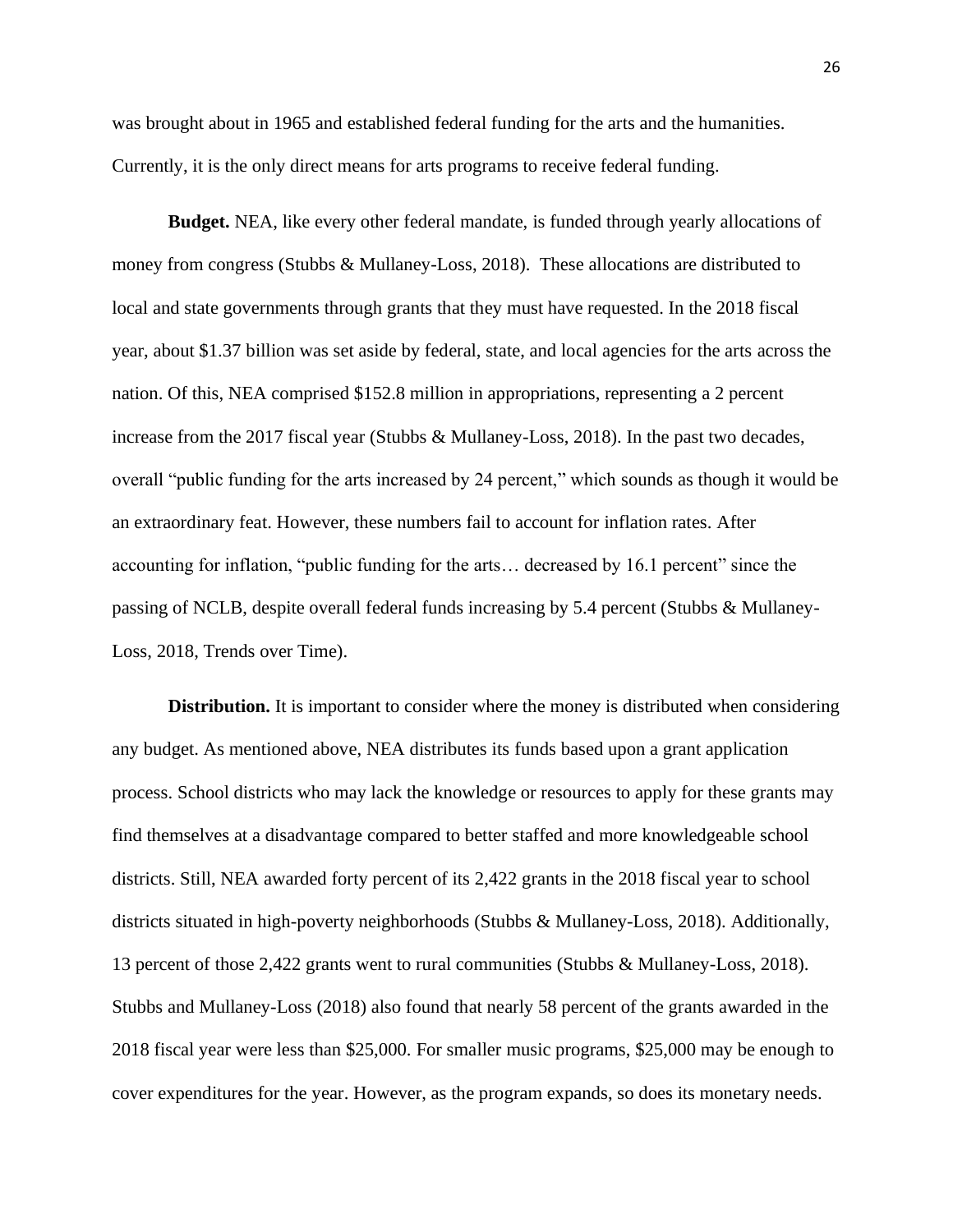Using these numbers as a measurement for how schools get money for arts education, it would be acceptable to conclude that the arts are not adequately funded by the federal government through NEA. Though funding has technically increased, it has not increased in a manner that has kept up with both the growing inflation rates in the United States and the growing demand of student needs. Ultimately, it is congress who decides how much money is allocated to NEA, as it is a federally funded program. However, the inability of congress to continuously support arts through NEA has led to increased pressure on local and state governments to make up for the lack of funding, often leading to music and other arts programs being cut altogether to ensure money can go to basic operating functions. From a legislative standpoint, it makes sense the federal government would want to back off and allow for states and local governments to have more control over the monetary aspects of education, as education is constitutionally a state ordeal. Despite this, the federal government has long been involved in the affairs of education and, concurrently, music education. For nearly sixty years, there has been a precedent of the federal government's involvement in music education, and that precedent should be respected to ensure all students have access to music in their school.

#### *Goals 2000 and the National Standards for Arts Education*

Goals 2000: Educate America (P.L. 103-227), was a revolutionary education project initiated by the federal government. Started under President George H. W. Bush in the 1990s, the bill was eventually passed under the Clinton administration on February 8, 1994. Goals 2000 laid out the educational ambitions of the 21<sup>st</sup> century for American school children. The original focus of the bill was mostly on standards for classes such as mathematics, social studies, sciences, and English classes. Pressures from advocacy groups of other subjects led to the eventual inclusion of them in the final bill. Without the assistance of national music advocacy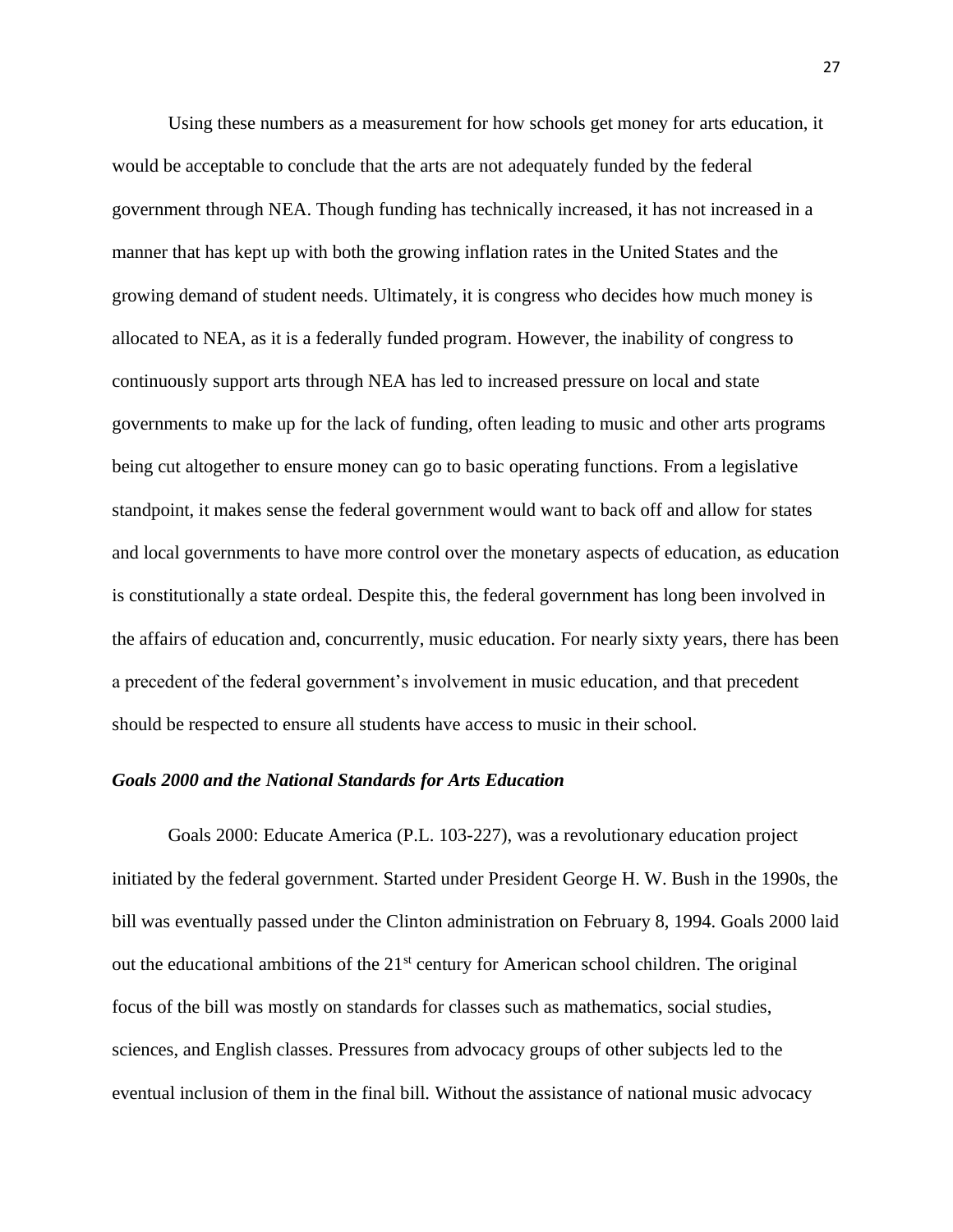organizations such as the National Association for Music Educators (NAfME), it is unlikely the arts – and by extension, music – would have been included at all. In 1991, NAfME had published *Growing Up Complete: The Imperative for Music Education, a work that notes the importance of* music education for students. After being distributed to officials of the White House and various other organizations, *Growing Up Complete* convinced both the public and public officials that music education was a necessary component to a child's full development (Mark & Madura, 2014).

Part of the reason why Goals 2000 was such a success for music educators is that it directly led to the implementation of arts education standards in the classroom. Mark and Madura (2014) note the most important aspect of the act for music educators is Title I. This section of the act mentions arts among other subjects that had been historically deemed less important as a necessity for students to "demonstrate competency" at a more advanced level (Goals 2000, 1994).

#### *Individuals with Disabilities Education Act*

The *Individuals with Disabilities Education Act* (IDEA, P.L. 101-476), first enacted in 1975 as the *Education for All Handicapped Children Act* (P.L. 94-142), requires federal funds to go to states to ensure that students with disabilities have access to "a free, appropriate education in the 'least restrictive environment' that meets their individual needs" (Mark & Madura, 2014, p. 162). IDEA would later be reauthorized in 2004 to the *Individuals with Disabilities Education Improvement Act* (IDEIA). The topic of disabilities and accommodating students with them has been at the center of music educators' concerns for the past several decades. Many educators have little no experience or training in accommodating students with additional needs, lack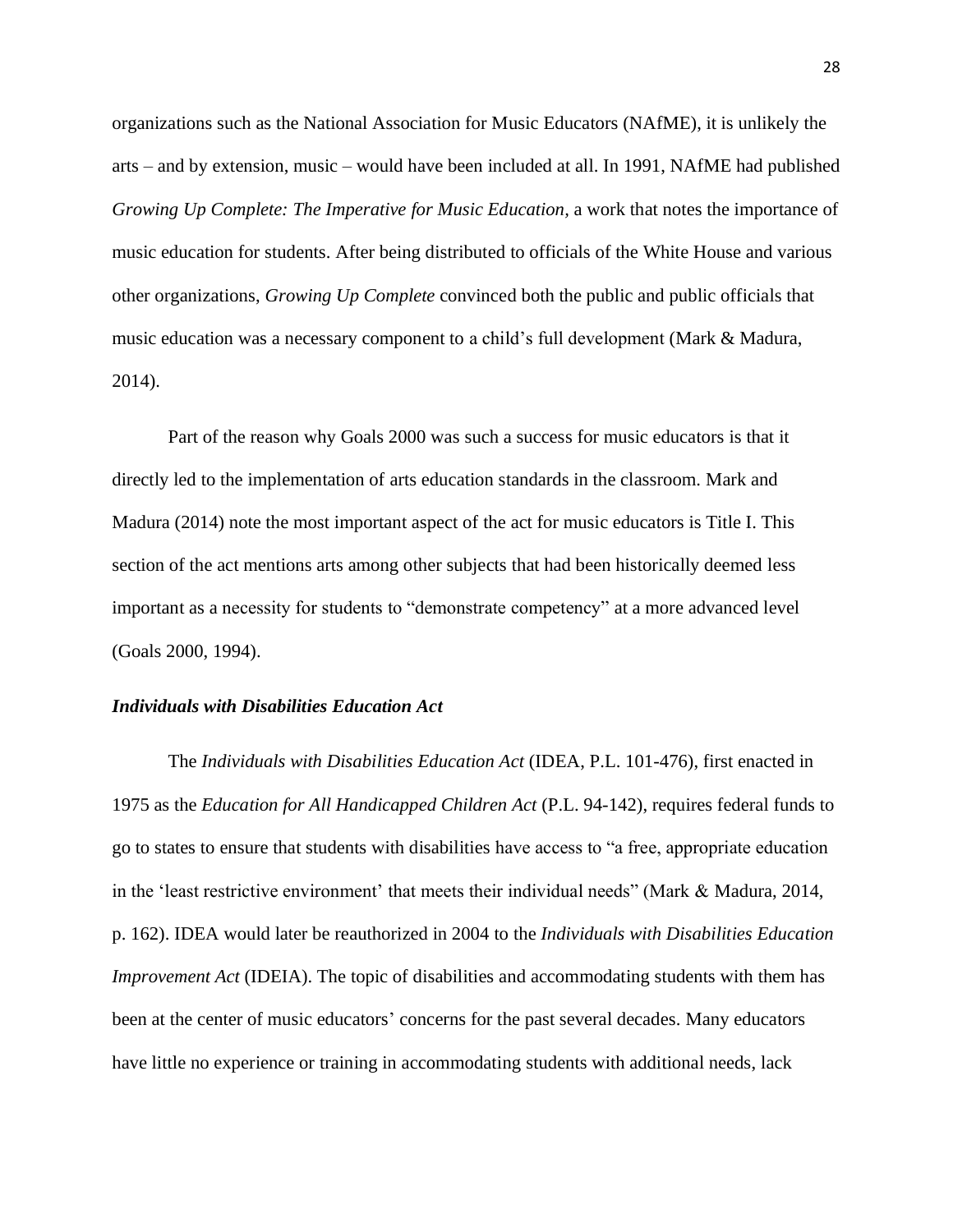administrative help, and lack resources and money, effectively making it difficult for them to fulfill federal mandates.

In the author's research, most teachers expressed concerns over having the necessary resources at their disposal to teach students who have learning disabilities, speech barriers, or other special needs. On a scale of 1 to 10, with 1 being "strongly disagree" and 10 being "strongly agree," the average answer was 4, signaling a mediocre access to necessary materials. Teachers expanded further by saying they would wish to promote more diversity and cater to a more diverse student set that caters to the needs of all its learners, but met unexpected limitations such as technology shortcoming. Most cited they were able to "make it work," though they would appreciate the extra resources to make their curriculum work.

#### **A Closing Argument: Where do we go from here?**

If we want our world to be still, gray and silent, then we should take the arts out of school, shut down the neighborhood theatre, and barricade the museum doors. When we let the arts into the arena of learning, we run the risk that color and motion and music will enter our lives. (Rockefeller, as cited by Mark and Madura, 2014, p. 74)

Legislative policies have a direct and profound impact on how music education is perceived by the public and how music educators are impacted in their classrooms. Through a historical lens, music in public education has as much of a claim as any other subject. Each iteration of federal legislation finds music education more validated than the previous. It is impossible to say for certain what future pieces of legislation will say regarding music and other arts programs, but advocacy groups at the local, state, and federal levels are actively working to ensure music education is as included into the curriculum as possible.

Teachers want to be involved in the process. They want to see their students succeed and they want to feel as though they have been successful, too. In their final answers, the respondents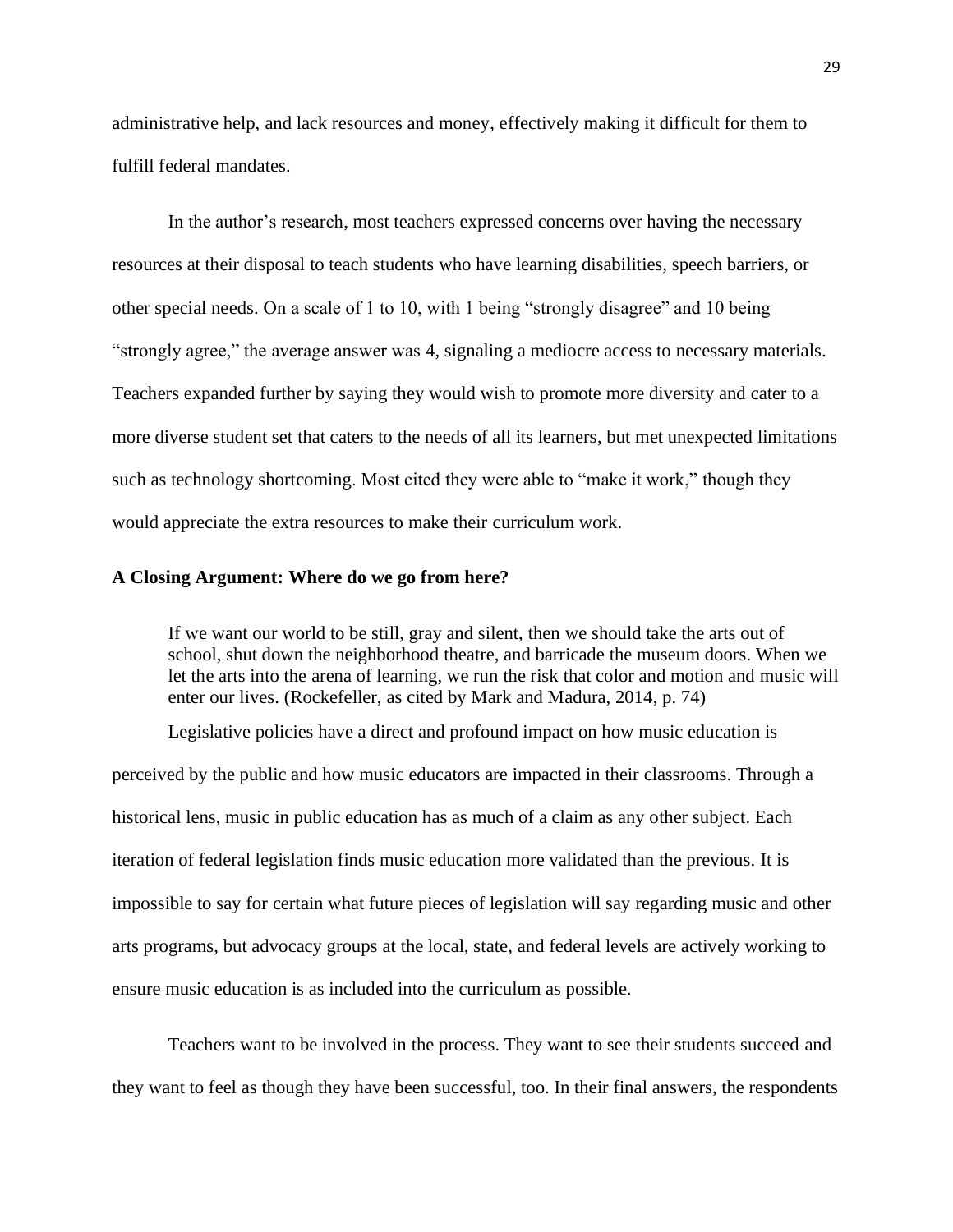expressed a want and a need for school districts and school programs at the federal, state, and local levels to have a more purposeful emphasis on the holistic child. Beyond that, music educators are also seeking more a deeper respect for the profession, a respect that can only be offered through support and supportive resources.

The future is optimistic for music educators. Though federal funding has faltered in recent decades, music and other arts subjects are well on their way to becoming traditional subjects of the curriculum. Music is becoming a more expected subject in schools as more and more research comes out revealing its importance. It is a tireless fight, but ensuring that music appears in national legislative language ensures its validity in the grand scheme of American education. It takes effort from all levels – local, state, and federal - to ensure students are receiving education that will not only benefit them but also their future workplaces.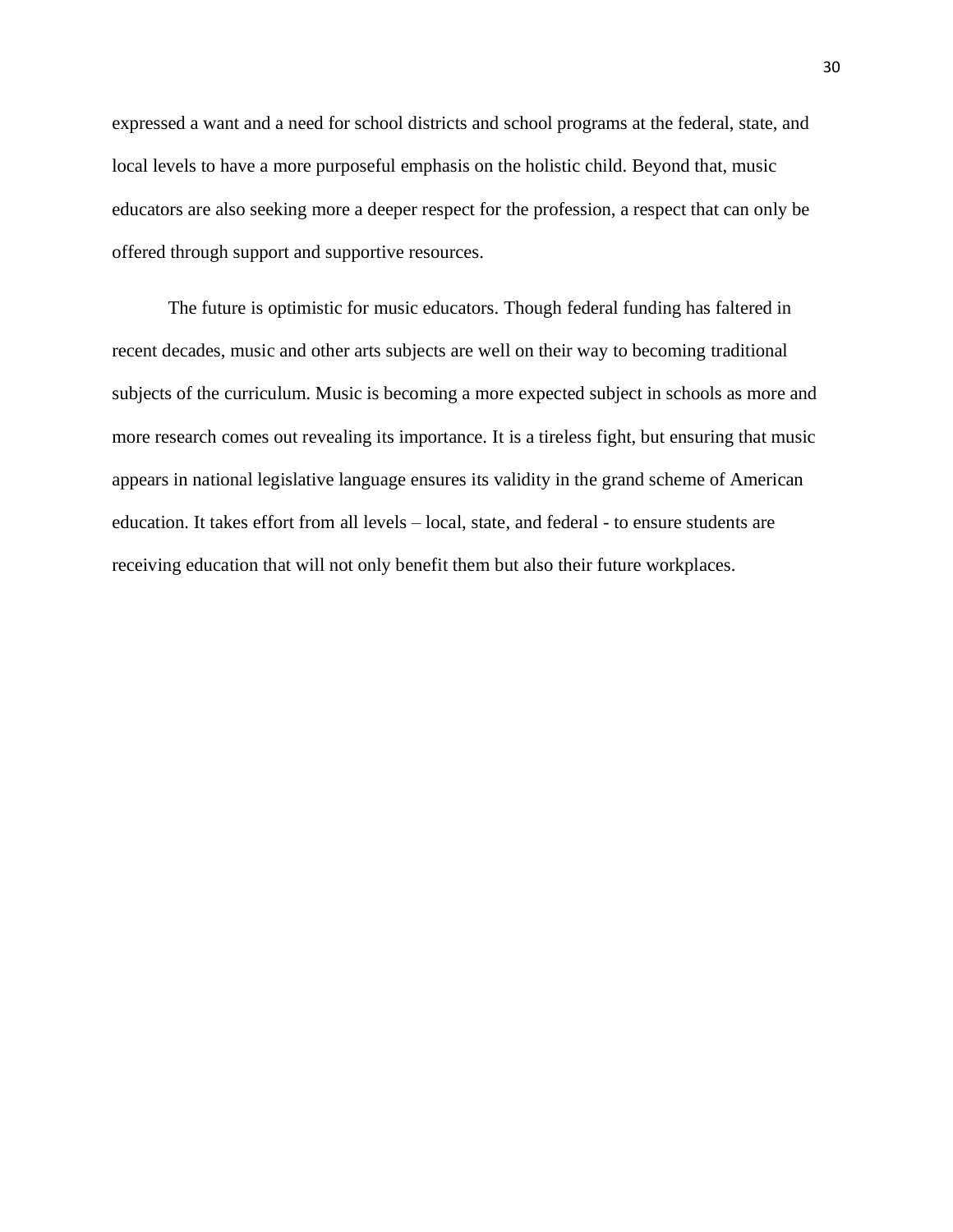#### **References**

Amos, J. (2015, December 14). *The Every Student Succeeds Act: New Education Law* 

*Provides Boost to Nation's High Schools.* Alliance for Excellent Education.

[https://all4ed.org/a-christmas-miracle-president-obama-signs-new-education-bill-into](https://all4ed.org/a-christmas-miracle-president-obama-signs-new-education-bill-into-law-every-student-succeeds-act-replaces-no-child-left-behind/)[law-every-student-succeeds-act-replaces-no-child-left-behind/](https://all4ed.org/a-christmas-miracle-president-obama-signs-new-education-bill-into-law-every-student-succeeds-act-replaces-no-child-left-behind/)

*Average mathematics score lower and reading score unchanged.* (2015). The Nation's Report

Card. Retrieved July 21, 2020, from https://www.nationsreportcard.gov /reading math  $g12$  2015/#

Brown v. Board of Education of Topeka, 347 U.S. 483 (1954).

Bush, G. W. "President Signs Landmark No Child Left Behind Bill." Speech, Hamilton,

OH, January 8, 2002. The White House Archives. https://georgewbushwhitehouse.archi ves.gov/ news/releases/2002/01/20020108-1.html

Chenoweth, K. (2015, February 19). *Bridging the Gap 'Between Helplessness and Hope.'* The Education Trust. [https://edtrust.org/the-equity-line/bridging-the-gap-between](https://edtrust.org/the-equity-line/bridging-the-gap-between-helplessness-and-hope/)[helplessness-and-hope/](https://edtrust.org/the-equity-line/bridging-the-gap-between-helplessness-and-hope/)

Johnson's Remarks on Signing the Elementary and Secondary Education Act. (1965). Speech.

Kamenetz, A. (2019, October 31). *It's A Smartphone Life: More Than Half of U.S. Children Now* 

*Have One*. NPR. [https://www.npr.org/2019/10/31/774838891/its-a-smartphone-life](https://www.npr.org/2019/10/31/774838891/its-a-smartphone-life-more-than-half-of-u-s-children-now-have-one)[more-than-half-of-u-s-children-now-have-one](https://www.npr.org/2019/10/31/774838891/its-a-smartphone-life-more-than-half-of-u-s-children-now-have-one)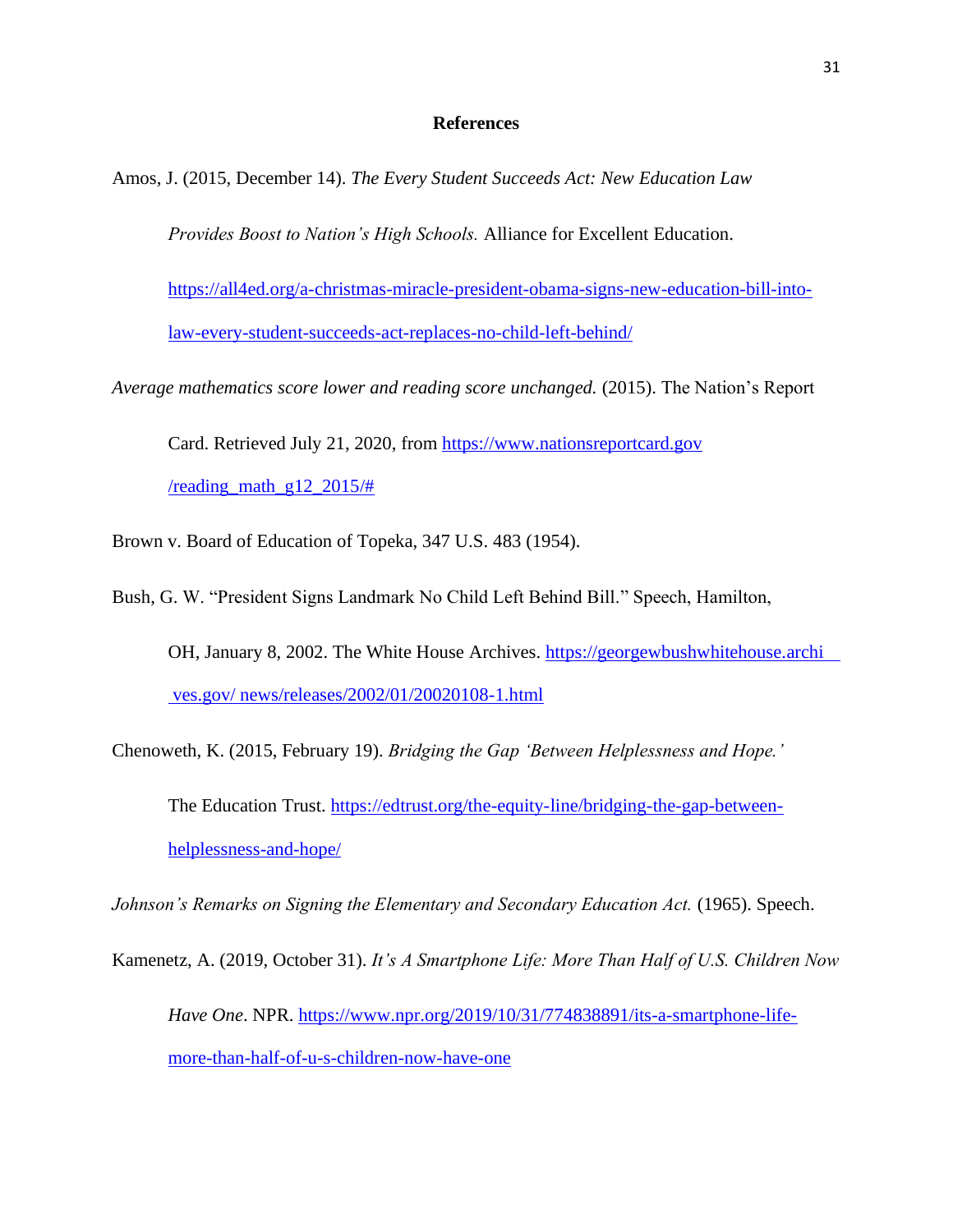Elementary and Secondary Education Act of 1965, P.L. 89-10, 20 USC 242-244.

Every Student Succeeds Act, 20 U.S.C. §

6301 (2015). [Https://www.congress.gov/bill/114th-congress/senate-bill/1177](https://www.congress.gov/bill/114th-congress/senate-bill/1177)

Hunt Institute. (n.d.) *Evolution of the Elementary and Secondary Education Act 1965-2015.*

[http://www.hunt-institute.org/wp-content/uploads/2016/09/Development-of-the-Elementary](http://www.hunt-institute.org/wp-content/uploads/2016/09/Development-of-the-Elementary-and-Secondary-Education-Act-August-2016.pdf)[and-Secondary-Education-Act-August-2016.pdf](http://www.hunt-institute.org/wp-content/uploads/2016/09/Development-of-the-Elementary-and-Secondary-Education-Act-August-2016.pdf)

- Kamenetz, A. (2017, February 9). *About That Bill Abolishing the Department of Education.*  National Public Radio. [https://www.npr.org/sections/ed/2017/02/09/514148945/about](https://www.npr.org/sections/ed/2017/02/09/514148945/about-that-bill-abolishing-the-department-of-education)[that-bill-abolishing-the-department-of-education](https://www.npr.org/sections/ed/2017/02/09/514148945/about-that-bill-abolishing-the-department-of-education)
- Mark, M. L., & Gary, C. L. (2007). *A History of American Music Education* (3rd ed.).

Rowman & Littlefield Education.

Mark, M. L., & Madura, P. (2014). *Contemporary Music Education* (4<sup>th</sup> ed.).

Schirmer, Cengage Learning.

Mark. M. L., & Madura, P. (2010). *Music Education in Your Hands: An Introduction for Future Teachers.* Taylor & Francis.

No Child Left Behind Act of 2001, P.L. 107-110, 20 U.S.C. § 6319 (2002).

Paul, C. A. (2016). Elementary Education Act of 1965. *Social Welfare History Project.*  <http://socialwelfare.library.vcu.edu/programs/education/elementary-and->

secondary-education-act-of-1965/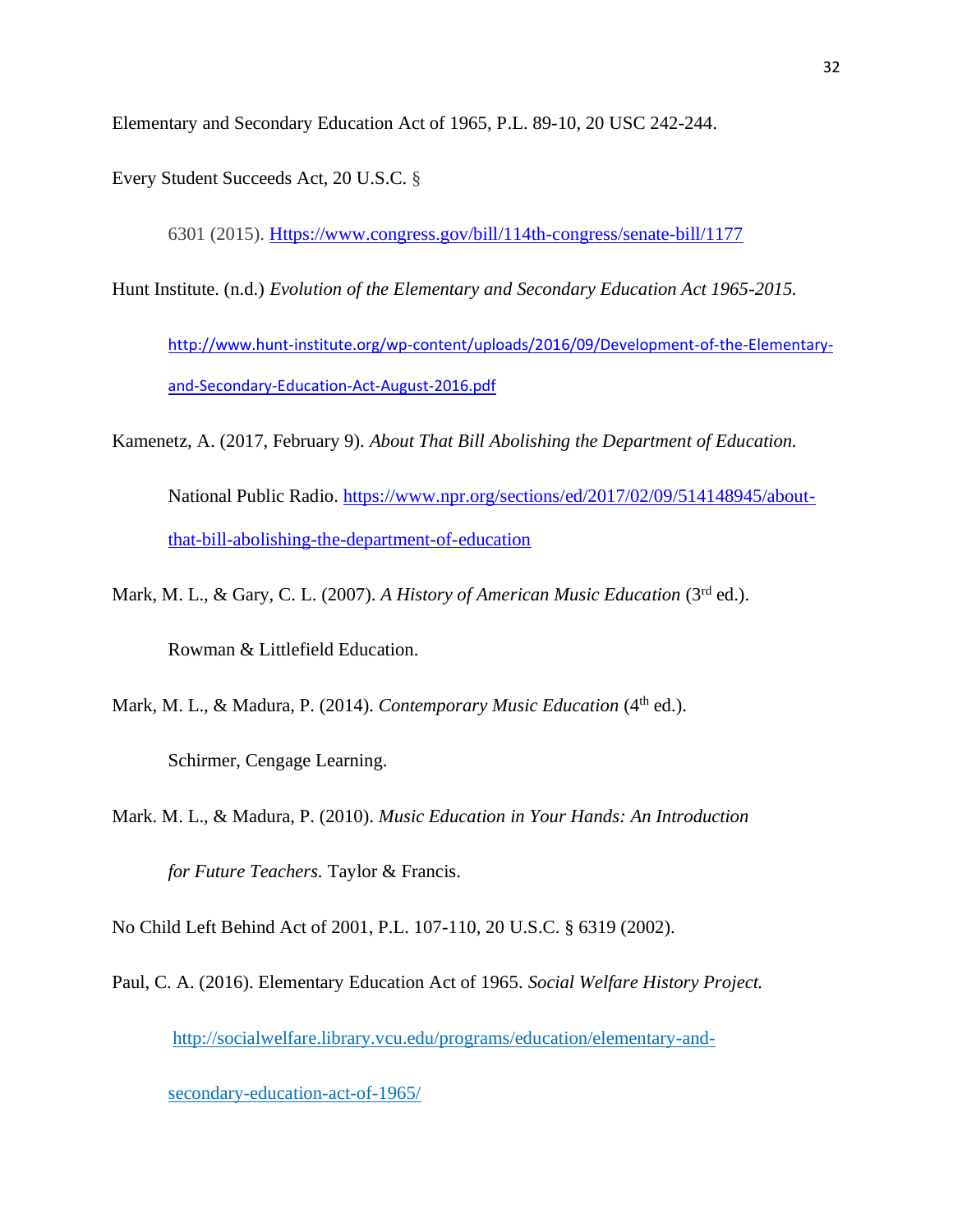Sonnenberg, W. C. (2004). *Federal Support for Education: FY 1980 to FY 2003*. (Report

No. 2004-026). <https://nces.ed.gov/pubs2004/2004026.pdf>

Stubbs, R. & Mullaney-Loss, P. (2018). *Public Funding for the Arts, 2018.* 

Grantmakers in the Arts. [https://www.giarts.org/public-funding-arts-](https://www.giarts.org/public-funding-arts-2018#:~:text=Foundations%20and%20state%20arts%20agencies,largest%20commitment%20to%20operational%20support.)[2018#:~:text=Foundations%20and%20state%20arts%20agencies,largest%20commitment](https://www.giarts.org/public-funding-arts-2018#:~:text=Foundations%20and%20state%20arts%20agencies,largest%20commitment%20to%20operational%20support.) [%20to%20operational%20support.](https://www.giarts.org/public-funding-arts-2018#:~:text=Foundations%20and%20state%20arts%20agencies,largest%20commitment%20to%20operational%20support.)

Tax Policy Center. (2020, May). *Federal Budget and Economy: What does it mean for a government program to be off-budget?* [https://www.taxpolicycenter.org/briefing](https://www.taxpolicycenter.org/briefing-book/what-does-it-mean-government-program-be-budget)[book/what-does-it-mean-government-program-be-budget](https://www.taxpolicycenter.org/briefing-book/what-does-it-mean-government-program-be-budget)

U.S. Const. art. X.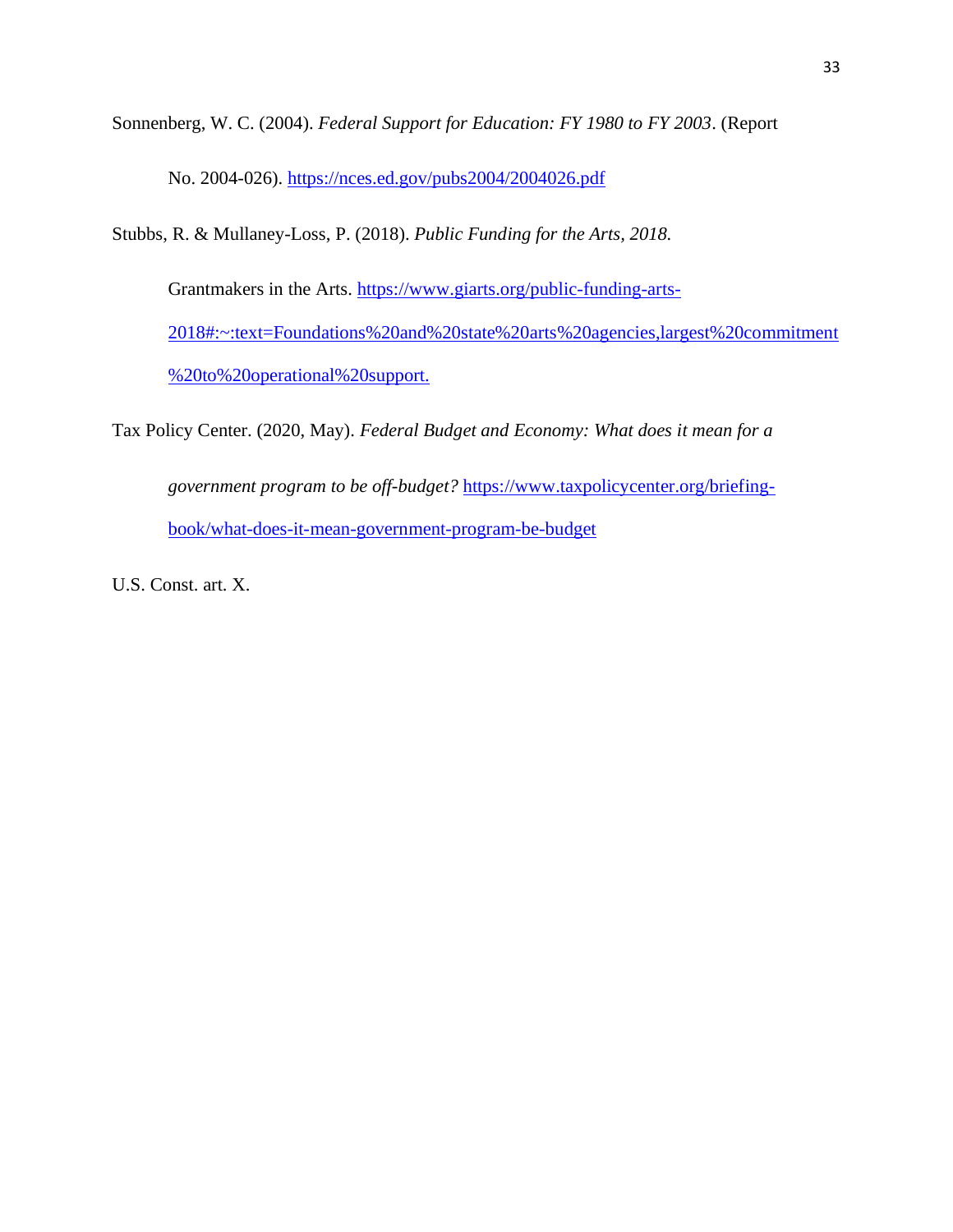# **Appendix**

## **Survey for the Impacts of National Legislation on the Music Educator**

|  |  | My department is fully funded by the state and national governments. |  |
|--|--|----------------------------------------------------------------------|--|
|--|--|----------------------------------------------------------------------|--|

| <b>Scale Rating</b>   | Percentage of Participants |
|-----------------------|----------------------------|
| 1 (Strongly Disagree) | 25%                        |
| $\mathbf{2}$          | 25%                        |
| 3                     | 0%                         |
| $\overline{4}$        | 16.7%                      |
| 5                     | 0%                         |
| 6                     | 16.7%                      |
| $\tau$                | 0%                         |
| $8\,$                 | 8.3%                       |
| 9                     | 0%                         |
| 10 (Strongly Agree)   | 8.3%                       |

Current and past Secretary of Educations have adequately consulted with institutions, arts educators (including professional arts education associations), and organizations representing the arts in order to create an arts education that supports student and teacher success.

| <b>Scale Rating</b>   | Percentage of Participants |
|-----------------------|----------------------------|
| 1 (Strongly Disagree) | 25%                        |
|                       | 25%                        |
| ◠                     | 16.7%                      |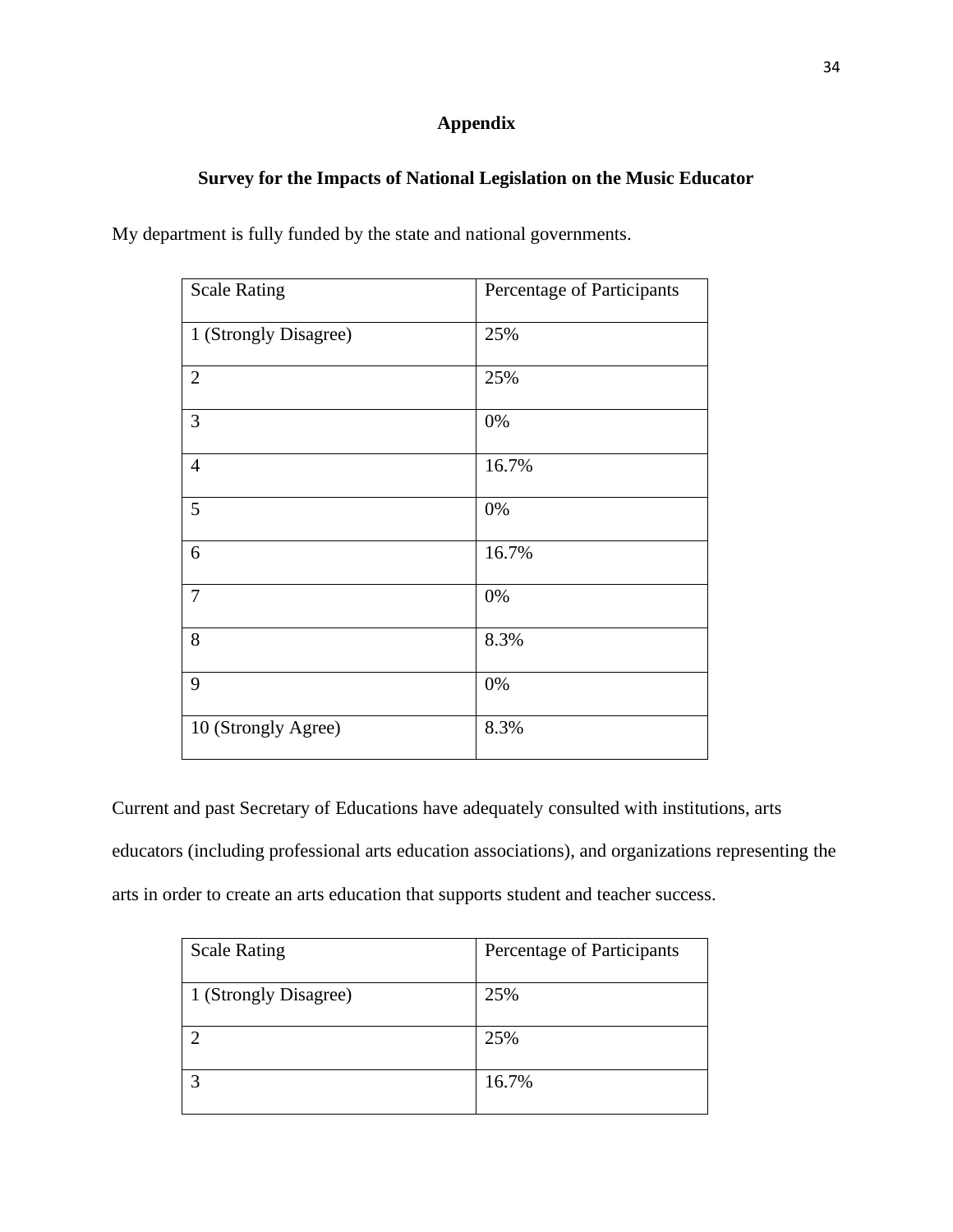| 4                   | $0\%$ |
|---------------------|-------|
| 5                   | $0\%$ |
| 6                   | 16.7% |
| 7                   | 8.3%  |
| 8                   | $0\%$ |
| 9                   | $0\%$ |
| 10 (Strongly Agree) | 8.3%  |

Current national legislation, such as the Every Student Succeeds Act (ESSA, 2015), adequately recognizes music educators and their needs in the classroom.

| <b>Scale Rating</b>   | Percentage of Participants |
|-----------------------|----------------------------|
| 1 (Strongly Disagree) | 33.3%                      |
| $\overline{2}$        | 25%                        |
| 3                     | 16.7%                      |
| $\overline{4}$        | 0%                         |
| 5                     | 0%                         |
| 6                     | 16.7%                      |
| $\tau$                | 8.3%                       |
| 8                     | 0%                         |
| 9                     | 0%                         |
| 10 (Strongly Agree)   | 8.3%                       |
|                       |                            |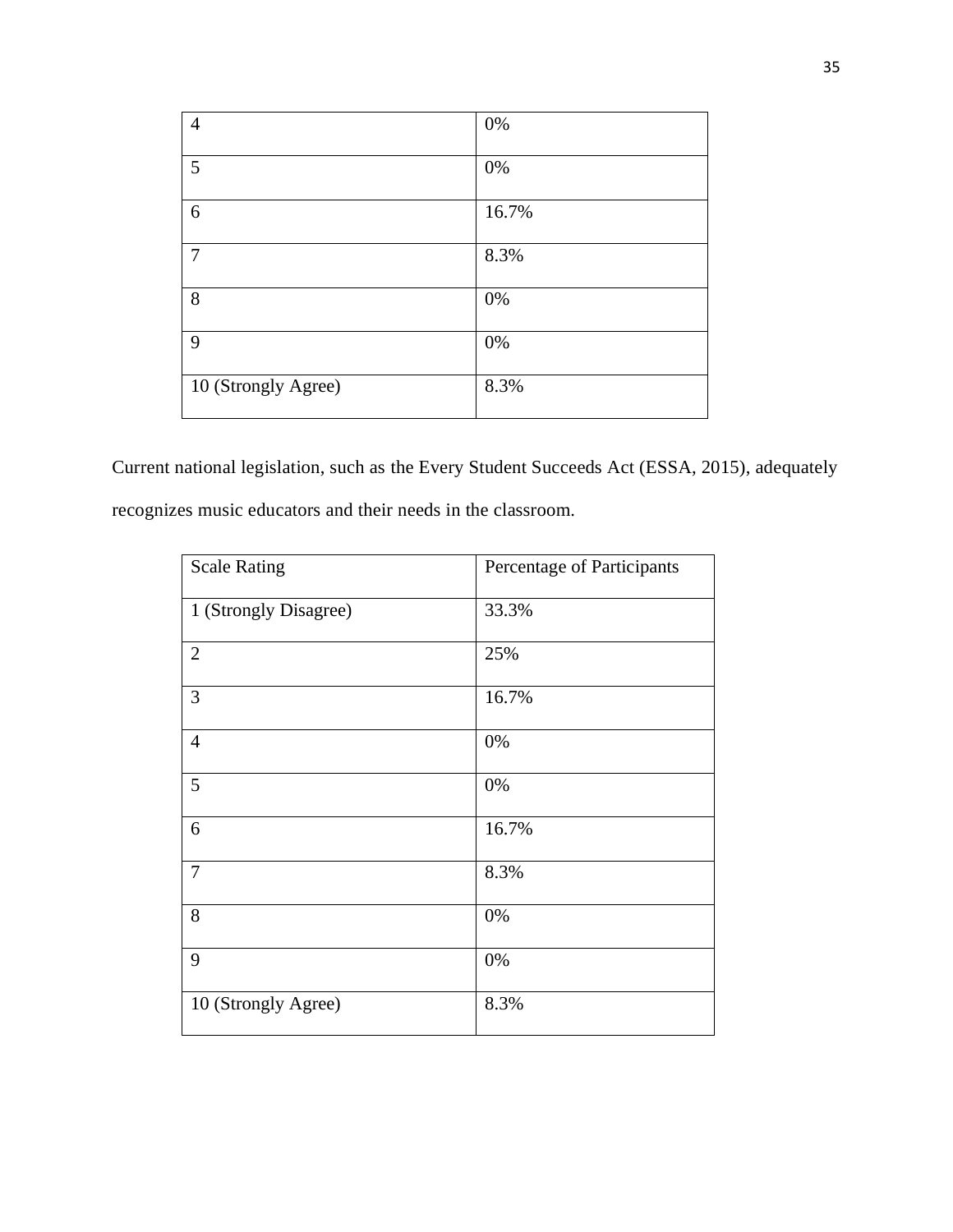Organizations, such as the National Association for Music Educators (NAfME), state music educator associations, etc., help me as an educator to find the resources I need to be successful in the classroom.

| <b>Scale Rating</b>   | Percentage of Participants |
|-----------------------|----------------------------|
| 1 (Strongly Disagree) | 8.3%                       |
| $\mathbf{2}$          | 0%                         |
| 3                     | 16.7%                      |
| $\overline{4}$        | 0%                         |
| 5                     | 0%                         |
| 6                     | 8.3%                       |
| $\tau$                | 16.7%                      |
| 8                     | 16.7%                      |
| 9                     | 16.7%                      |
| 10 (Strongly Agree)   | 16.7%                      |

I feel I have all the necessary resources at my disposal to teach students who have learning disabilities, speech barriers, etc.

| <b>Scale Rating</b>         | Percentage of Participants |
|-----------------------------|----------------------------|
| 1 (Strongly Disagree)       | 16.7%                      |
| $\mathcal{D}_{\mathcal{A}}$ | 16.7%                      |
| 3                           | 8.3%                       |
|                             | 25%                        |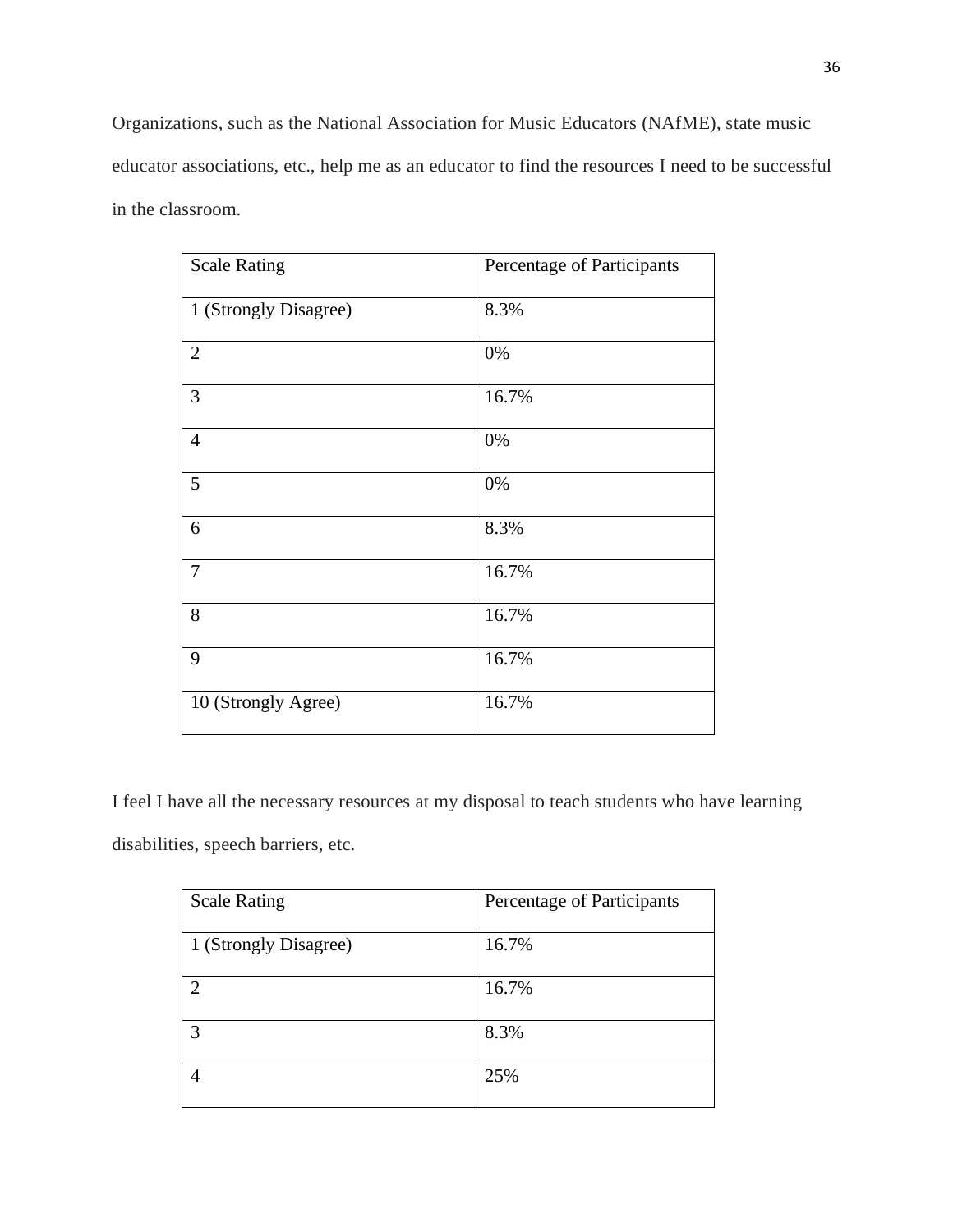| 5                   | 16.7% |
|---------------------|-------|
| 6                   | 0%    |
| 7                   | 8.3%  |
| 8                   | 0%    |
| 9                   | 0%    |
| 10 (Strongly Agree) | 8.3%  |

How has standardized testing affected your classroom?

Please Explain:

| <b>Connotation Analysis</b>          | Percentage of Participants |
|--------------------------------------|----------------------------|
| Positive association to standardized | 0%                         |
| testing                              |                            |
| Neutral/Other                        | 16.7%                      |
|                                      |                            |
| Negative association to standardized | 83.3%                      |
| testing                              |                            |

Do you find it difficult to meet the needs of diverse students in your classroom (racial diversity, ethnic diversity, linguistic diversity, sexual identity diversity, etc.)? How do you, as a music teacher, promote diversity in the curriculum?

| <b>Connotation Analysis</b>                          | Percentage of Participants |
|------------------------------------------------------|----------------------------|
| Greater ease in meeting needs of diverse<br>students | 8.3%                       |
| Neutral/Other                                        | 41.7%                      |

Please Explain: \_\_\_\_\_\_\_\_\_\_\_\_\_\_\_\_\_\_\_\_\_\_\_\_\_\_\_\_\_\_\_\_\_\_\_\_\_\_\_\_\_\_\_\_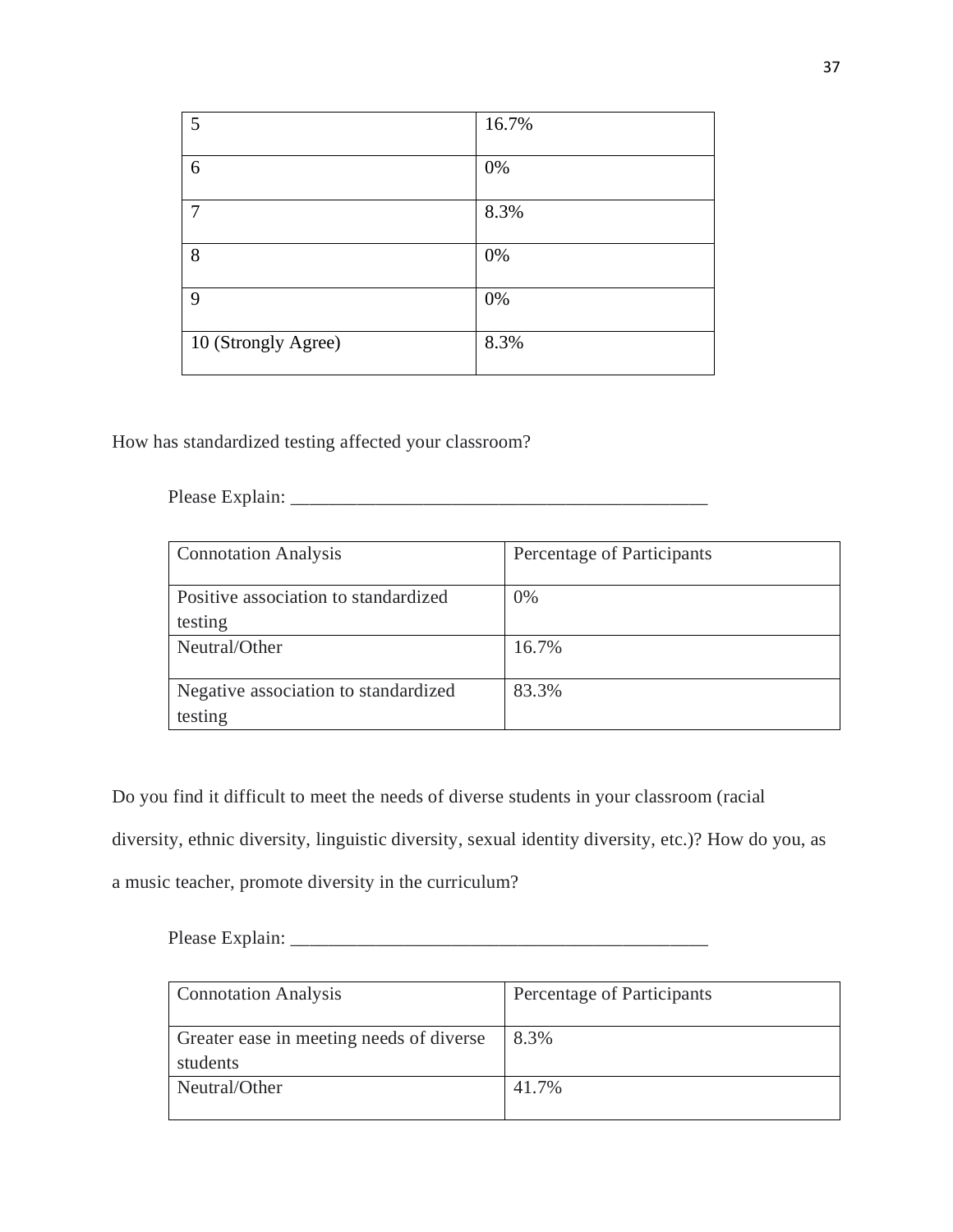| Greater difficulty meeting needs of | 50% |
|-------------------------------------|-----|
| diverse students                    |     |

Were you a teacher during the No Child Left Behind (2002 - 2015) era? If so, how did the

initial transition change your classroom? If not, please put "No" as your answer.

Please Explain: \_\_\_\_\_\_\_\_\_\_\_\_\_\_\_\_\_\_\_\_\_\_\_\_\_\_\_\_\_\_\_\_\_\_\_\_\_\_\_\_\_\_\_\_

| <b>Content Analysis</b>                                   | Percentage of Participants |
|-----------------------------------------------------------|----------------------------|
| Positive association to transitions during<br><b>NCLB</b> | 0%                         |
| Neutral/Not a teacher during the<br>transition/Other      | 70%                        |
| Negative association to transitions during<br>NCL B       | 25%                        |

How has your classroom needed to adapt in order to fulfill the needs of all its learners? Do you find these adaptations were fully supported and, if necessary, funded?

Please Explain: \_\_\_\_\_\_\_\_\_\_\_\_\_\_\_\_\_\_\_\_\_\_\_\_\_\_\_\_\_\_\_\_\_\_\_\_\_\_\_\_\_\_\_\_

| <b>Content Analysis</b>                      | Percentage of Participants |
|----------------------------------------------|----------------------------|
|                                              |                            |
| Greater access to school support for         | 50%                        |
| adaptations to fulfill needs of all learners |                            |
| Neutral/Other                                | 16.7%                      |
|                                              |                            |
| Less access to school support for            | 33.3%                      |
| adaptations to fulfill needs of all learners |                            |

What changes in education would you like to see for the future students, teachers, and administrators?